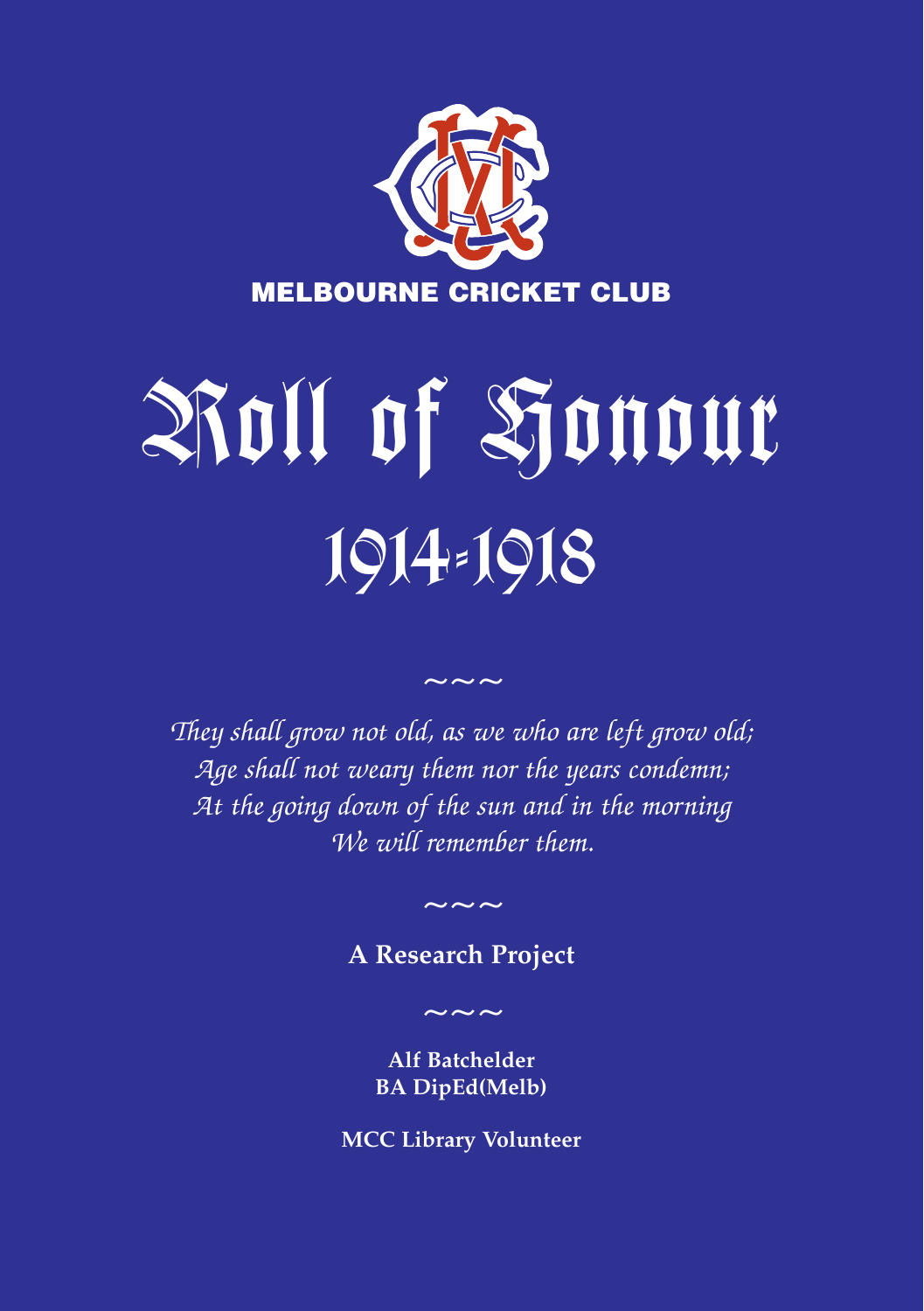# **RESEARCHER'S INTRODUCTION**

In 1947, the Committee of the Melbourne Cricket Club approved a proposal to erect bronze plaques bearing the names of Members who had died in the two World Wars but, by 1949, the idea of naming the World War I dead had been abandoned in favour of an "appropriate inscription making reference to those Members who died in the 1914/18 War".

It is possible to discern reasons for this change. While a list of those "Killed in Action, Died of Wounds, &c" was published in the 1918-19 Annual Report, it contained inaccuracies and omitted several names. The nature of the fighting in World War I meant that considerable time passed before the Club became aware of the deaths of some Members. In addition, many whose health had been destroyed in the War, and particularly those affected by gas, did not die immediately from their afflictions. Such cases clearly presented the biggest difficulty in producing a definitive World War I Honour Roll for the MCC. What was the cut-off point for inclusion? Further complications arose from servicemen whose deaths occurred during the influenza pandemic of 1918-19. Consequently, it would seem that the symbolic design was chosen because the Club was unwilling to risk omitting any names.

In producing this Honour Roll, I have added several Members whose names were not on the Club's list of 1918-19. In World War II, 2415 Members (out of about 8300) were in uniform. Of these, 141 lost their lives On Active Service; five others, all civilians, were also killed. At the start of World War I, the MCC had 5449 Members. This 1914-18 Roll of Honour contains 137 names. Though a lower figure than that for the Second World War, it should be noted that it represents a toll of over 12 per cent of the 1088 who enlisted, compared with a figure of about six per cent for 1939-45.

Special thanks are due to Mrs Eileen Quaile, whose inquiry sparked this project; Allan Box, Perce Bailey and Harry Zachariah; John Batchelder for his computer assistance; Dianne Rutherford of the Australian War Memorial; Lachlan McLean of the Directorate of Naval Officers' Postings; and to all of my colleagues in the MCC Library for their patience and support, especially Eric Panther and David Allen. Above all, I am grateful to the Club for making it possible to lift the veil of anonymity from those 137 Members who lost their lives. Again, I hope that my research has given some truth to the lines of Dame Mary Gilmore:

> *They are not dead; not even broken; Only their dust has gone back home to the earth; For they, the essential they, shall have rebirth Whenever a word of them is spoken.*

> > *Alf Batchelder*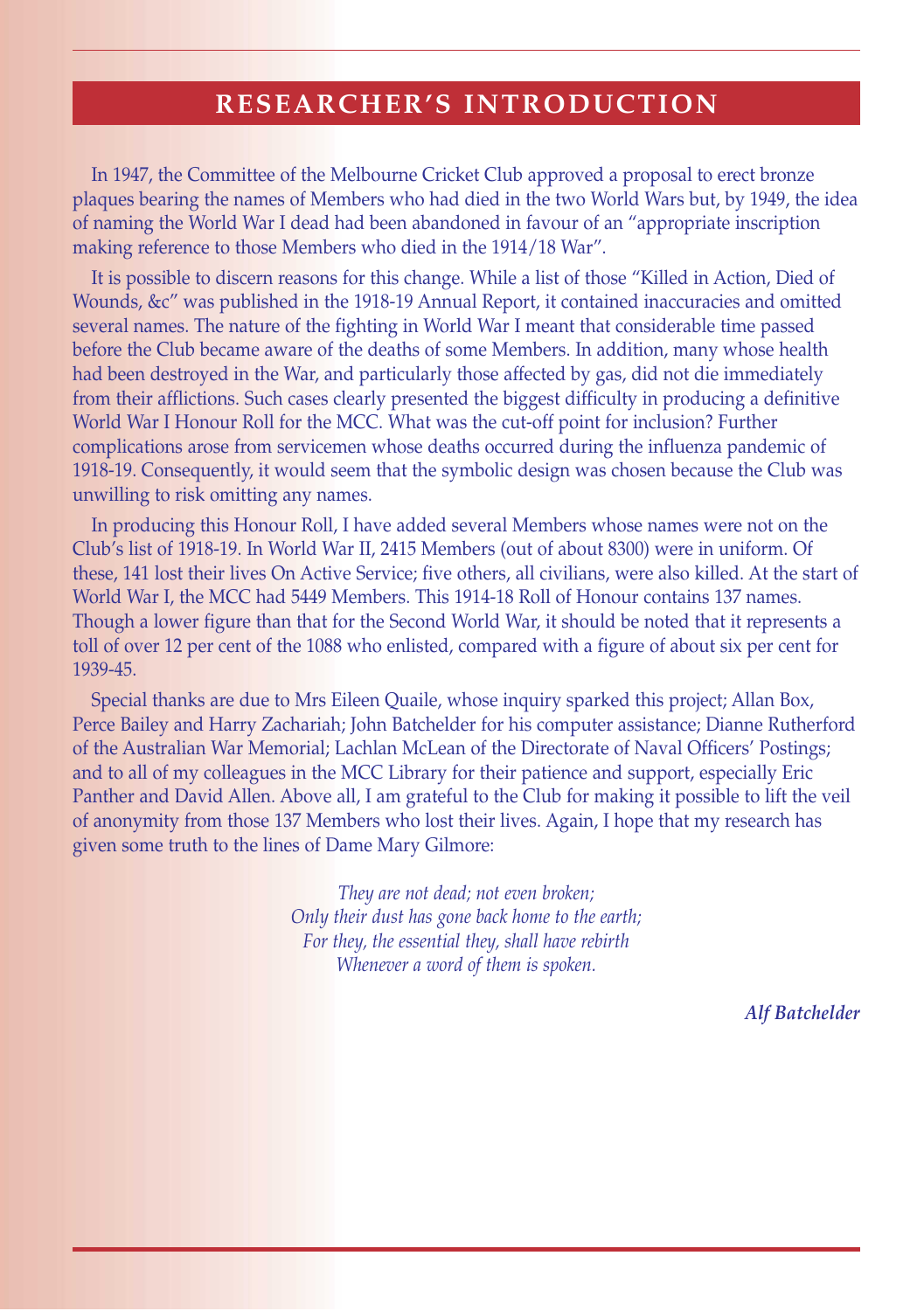

# **MCC HONOUR ROLL**



*President, Melbourne Cricket Club*

As volunteers in the Australian and British Forces in World War I, members of the Melbourne Cricket Club rendered distinguished service in almost every area of conflict, from Gallipoli to the Western Front, from Russia and Macedonia to New Guinea and the Middle East.

To commemorate the 80th anniversary of the end of that war, we are proud to publish this booklet honouring MCC members who made the supreme sacrifice.

*"Lest we forget."*

**Bruce Church** President, Melbourne Cricket Club Anzac Day, 1998.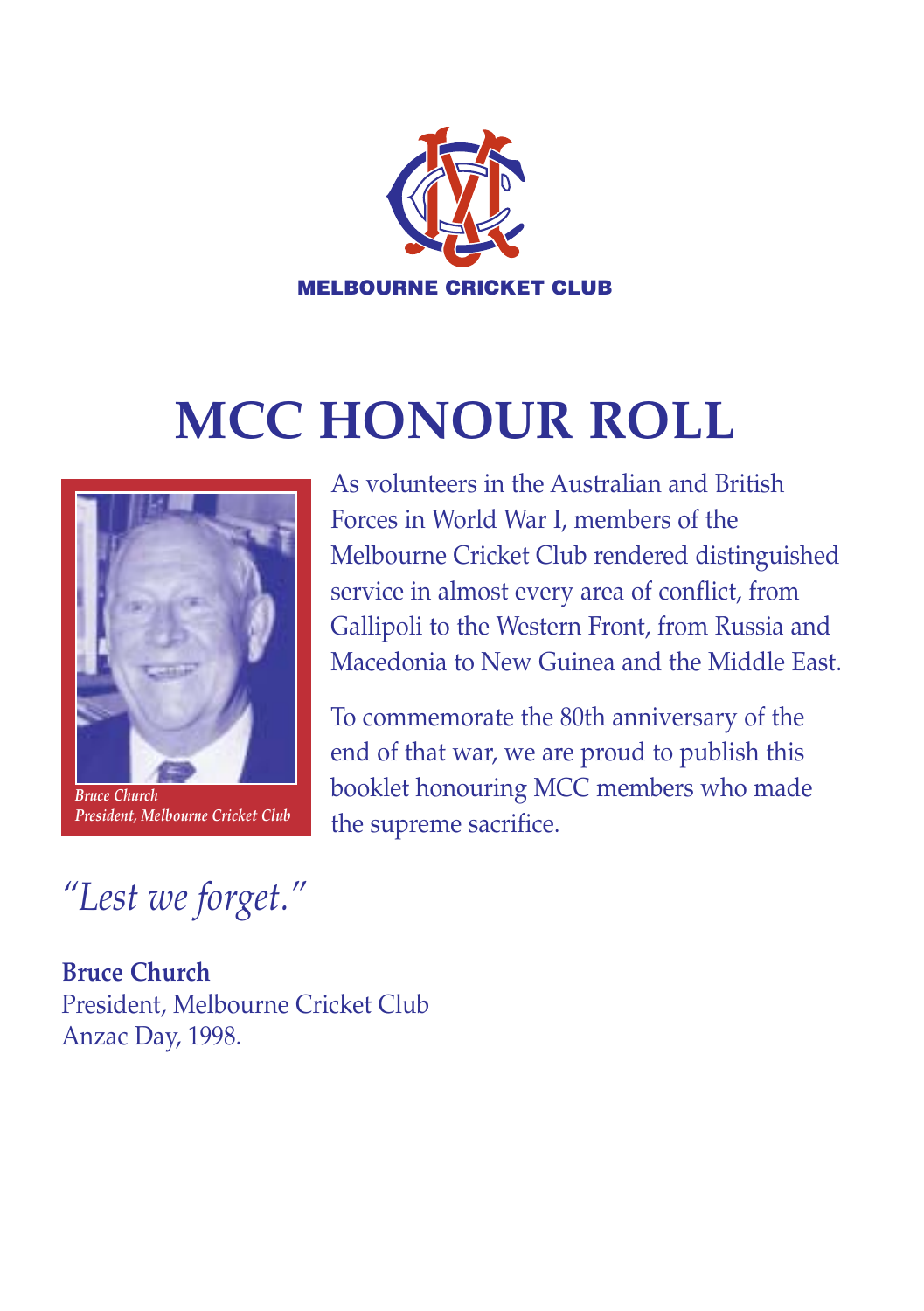#### **1. LIEUTENANT REGINALD McCLURE ABERNETHY**

From Shepparton. Educated at Wesley College – 1911 Head of the River Crew, Senior Prefect, Captain of Boats. Law student at Queen's College. Enlisted on October 8, 1915, as a Gunner in the 4th Field Artillery Brigade. Transferred to 2nd Divisional Ammunition Column in 1917, then to the 5th Field Artillery Brigade. He was killed in action by a shell at Frenchencourt, near Amiens, on May 22, 1918.

#### **2. LIEUTENANT ATHOL GLADWYN ADAMS**

Born 1894. Educated at Melbourne Grammar School, 1906-1912 – Prefect, Cadet Lieutenant, First VIII, First XVIII, Athletic and Lacrosse Teams. Employed by Huddart, Parker & Co., Ltd. MCC Lacrosse player. Enlisted in 1914 in the Public Schools Company of the 5th Battalion. Wounded at Gallipoli. Transferred to the Australian Camel Corps in February 1916, then to the Australian Flying Corps in July. He was killed in an accident in Egypt on February 19, 1917, when he was practising landings preliminary to going solo.

# **3. PRIVATE JAMES WHITSON AINSLIE AGNEW**

From Erin Street, West Richmond. Educated at Scotch College – Prefect, Champion Debater. Third year Arts student at Melbourne University when he enlisted in July 1915 in the Australian Army Medical Corps. Served in Egypt and France with the 12th Field Ambulance as a stretcher bearer. On September 29, 1917, when bringing in wounded men, he was killed by an enemy barrage at Menin Road. He was 23.

# **4. PRIVATE JAMES TOD AITKEN**

Born 1882. Educated at Melbourne Grammar School, 1895-1899 – First XI and XVIII. Played Pennant cricket and tennis for MCC. Joined staff of New Zealand Loan and Mercantile Agency Company Limited. In June 1915, sailed with 6th Reinforcements of the 5th Battalion. He was killed in action at Lone Pine on August 8, 1915. Buried in Shrapnel Valley Cemetery, Anzac.

# **5. SECOND LIEUTENANT EDWARD HANDFIELD ANDERSON**

From Jolimont Terrace, Jolimont. Attended Melbourne Grammar School, 1901-1903 – Rifle Team, First XVIII. First Honorary Secretary of Old Melburnians Football Team. Employed by the National Bank of Australasia Limited, Melbourne. Despite a severe knee injury, he made persistent efforts to enlist. Joined 57th Battalion. Wounded on July 29, 1917, while attached to the 59th Battalion, but made three successful trips into No Man's Land to bring back other casualties. Though wounded a second time, he insisted on going out again. He was last seen lying in No Man's Land. His colonel wrote: "He died as an officer and a very gallant gentleman." He was 31.

# **6. LIEUTENANT WILLIAM THOMAS TRAILL APPLETON**

Educated at Geelong Grammar School, then Melbourne Grammar School 1898-1901.- First XVIII, Tennis Singles Champion and Captain. Melbourne Manager of Huddart, Parker and Company Limited. Member of the Australian Club. Joined 7th Battalion, before being transferred to the 14th Battalion. Aged 33, he was killed at Pozieres on July 21, 1916.

# **7. CORPORAL DONALD KEITH ARMSTRONG**

Born at Arrandoovong, Branxholme, Victoria, in 1896. Educated at Scotch College. Was gaining station experience before he enlisted on January 18, 1916. Embarked on May 20, 1916 as a Gunner with 8th Field Artillery Brigade. He was killed in action near Ploegsteert, Belgium, on August 6, 1917.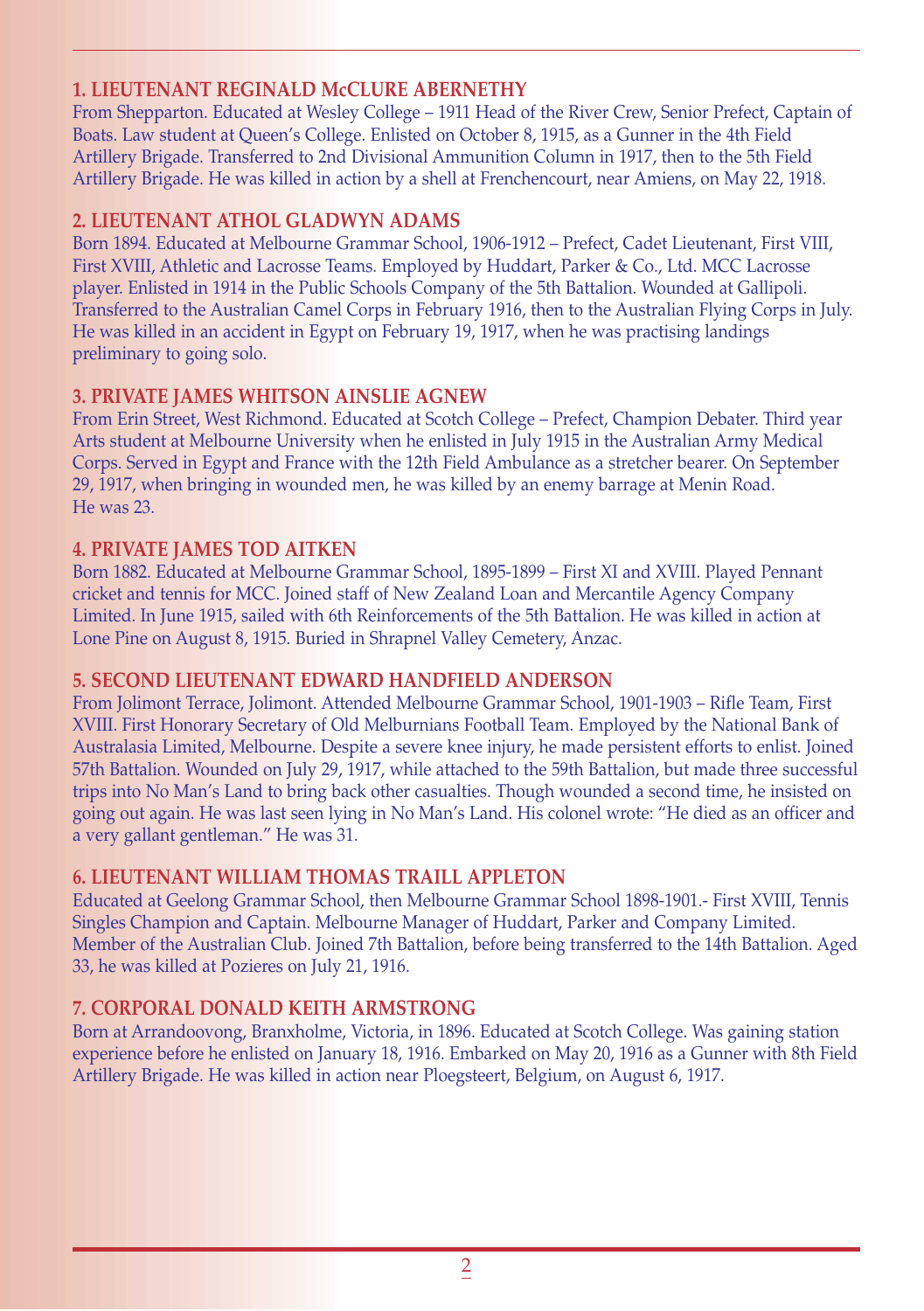#### **8. CAPTAIN EDWARD FREDERIC ROBERT BAGE**

From East St.Kilda. Attended Melbourne Grammar School 1900-1904 – matriculated at 14 in 1902. Attended Trinity College while studying Civil Engineering. First class Honours in Chemistry and Exhibition in Surveying in 1905. Second Lieutenant in Corps of Australian Engineers, 1909. Joined Mawson's Australasian Antarctic Expedition, 1911-1914, as Astronomer, Assistant Magnetician and Recorder of Tides. One of six volunteers for the relief party left in the Antarctic for a second winter, when Mawson and his companions had failed to return to winter quarters at the appointed time. Led a party on a perilous journey of 600 miles, man-hauling their sledge over rough blizzard-swept ice. Awarded the King's Polar Medal in



*Captain Edward Frederic Robert Bage*

1915. Enlisted on August 25, 1914, as a Captain, second in command of the 3rd Field Company of Engineers. Took part in the Landing at Gallipoli. While marking out a trench line on May 7, 1915, he died near Lone Pine when he and his companions came under fire from five Turkish machine guns. He was buried at Beach Cemetery, Anzac. One of the most gifted of all MCC Members lost in the War. A contemporary remarked that he was "a real loss to the country and everyone who knew him." He was 27.

#### **9. PRIVATE GERALD DOUGLAS BAKER**

From Elsternwick, the youngest son of Mr. G. T. Baker, chairman of directors of the Colonial Mutual Life Insurance Company. Educated at Melbourne Grammar School, 1906-1908, then joined the Bank of New South Wales. Sailed with the 15th Reinforcements of the 14th Battalion in March 1916, and reached Egypt on April 24. He died from heat-stroke at Kele Kebe, Egypt on May 16, 1916. He was 24.

#### **10. BOMBARDIER STANLEY OCTAVIUS BENJAMIN**

Educated at Scotch College, he was an associate of the London Institute of Actuaries. Worked for the AMP Society in Sydney. Enlisted on February 18, 1915, aged 34. Served with the Field Artillery at Gallipoli and took part in the Evacuation. In France, he was transferred to the 1st Divisional Ammunition Column as a Gunner. He died as a result of wounds at Montauban on November 23, 1916.



*Lieutenant George Webster Binnie*

#### **11. CAPTAIN RONALD RAYDEN BINGLE**

Born in Marrickville, NSW. Lived in North Sydney and Mosman. Enlisted March 4, 1915 and served in the 4th Australian Pioneers. Aged 30, he died on August 8, 1918, from wounds received from shell fire near Chipilly, during the great Allied advance east from Villers-Bretonneux.

**12. LIEUTENANT GEORGE WEBSTER BINNIE** Born in 1885. From "Chevy Chase", Brighton. Educated at Haileybury College – First XI, First XVIII. Director of Websters Limited, Sydney. Member of Australian Golf Club. Enlisted in August 1914 in the 13th Battalion. At Gallipoli, he served near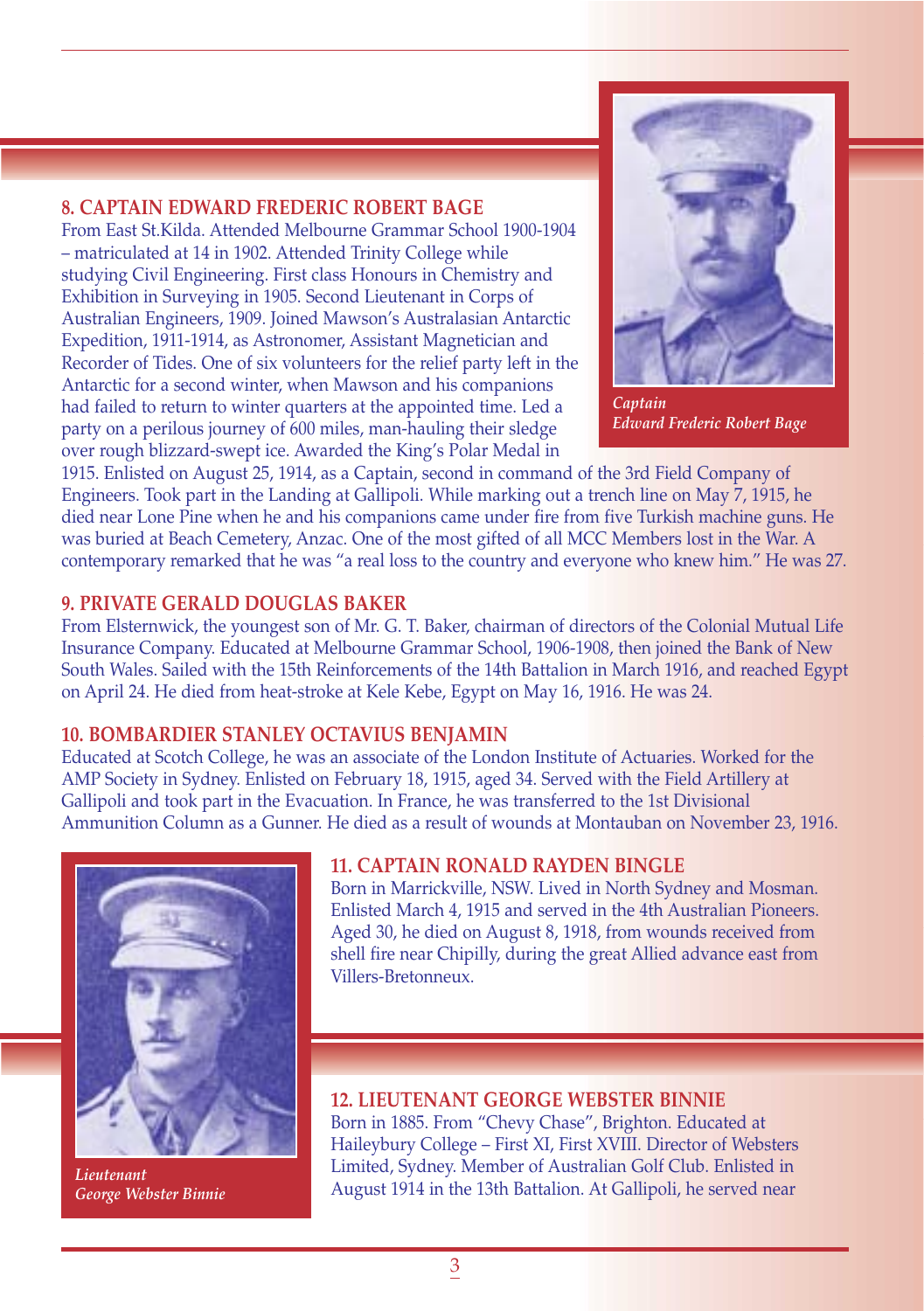Quinn's Post. On May 3, 1915, while escorting two officers through a communications trench, he was shot through the heart. He has no known grave.

#### **13. LANCE CORPORAL MARTIN PETRIE BLUNDELL**

Born in 1891 in Toorak. Educated at Melbourne Grammar School, 1903-1904, before transferring to Geelong Grammar School, 1904-1907 – First XI, First XVIII. Joined the Bank of Australasia, but went to the Riverina, then Queensland. Enlisted in January 1915 in the 4th Light Horse. Served at Gallipoli, in Palestine and at Messines. He was killed in action in France on April 18, 1918, while serving with the 2nd Anzac Mounted Regiment.

#### **14. CAPTAIN FRANCIS SPENCER BOND**

A doctor from Bruthen, educated at Scotch College and Melbourne University. MRCS and LRCP London. Enlisted in February 1915, aged 51, as a Captain in the AAMC, attached to the 6th Field Ambulance. Served at Gallipoli and in Egypt. Invalided back to Australia, he died of tropical hepatitis on April 1, 1916, at AGH, Melbourne.

#### **15. T/CAPTAIN WILLIAM McCARTHY BRAITHWAITE, MC**

Born in 1893. Educated at Melbourne Grammar School, 1907-1909. Joined his father's tannery in Preston. Member of Auburn Heights Tennis Club and a regular tournament competitor. He enlisted in 1915, and sailed in 1916 with reinforcements for the 22nd Battalion. Served at Flers, Warlencourt, Bullecourt, and Passchendaele. Awarded the Military Cross in 1917. Wounded three times. At Montbrehain, on October 3, 1918, he was killed as he charged an enemy machine gun.

#### **16. SERGEANT GEORGE HENRY BRUCE**

From Egan Street, Richmond. Worked as a compositor in the office of The Argus. Before enlisting in July 1915, he served in the Victorian Scottish Regiment. Member of the Seventh Reinforcements of 23rd Battalion. Transferred to the 58th Battalion, in February 1916. He was killed in action at Fleurbaix on July 15, 1916. He was 23.



*Lieutenant-Colonel Henry William Bryant*

#### **17. LIEUTENANT-COLONEL HENRY WILLIAM BRYANT**

A Collins St. doctor, LRCP and LRCS Edinburgh, LFPS Glasgow. Born in 1860, the son of Intercolonial cricketer James Mark Bryant, who played in the Scotch College – Melbourne Grammar School football match of 1858. In 1859, a meeting at Bryant's Parade Hotel produced the first formal rules of Australian Football. Educated at Melbourne Grammar School, 1869-1878 – Prefect; Captain of the Rifle Team. Joined Australian Army Medical Corps in 1897. Received the Volunteer Forces Decoration for long service. A keen angler and cricket follower, one of the best shots in Victoria, and an authority on Australian bird life. At the outbreak of war, he was appointed to command the No.1 Australian Stationary Hospital.

Twice Mentioned In Despatches for his work at Mudros. The extremely trying conditions there destroyed his health, forcing his return to Melbourne in November 1915. In July 1916, he presided over a meeting in the Athenaeum Hall "to consider the advisability of forming an association known as the Returned Sailors and Soldiers' Imperial League of Australia." Colonel Bryant never regained full health.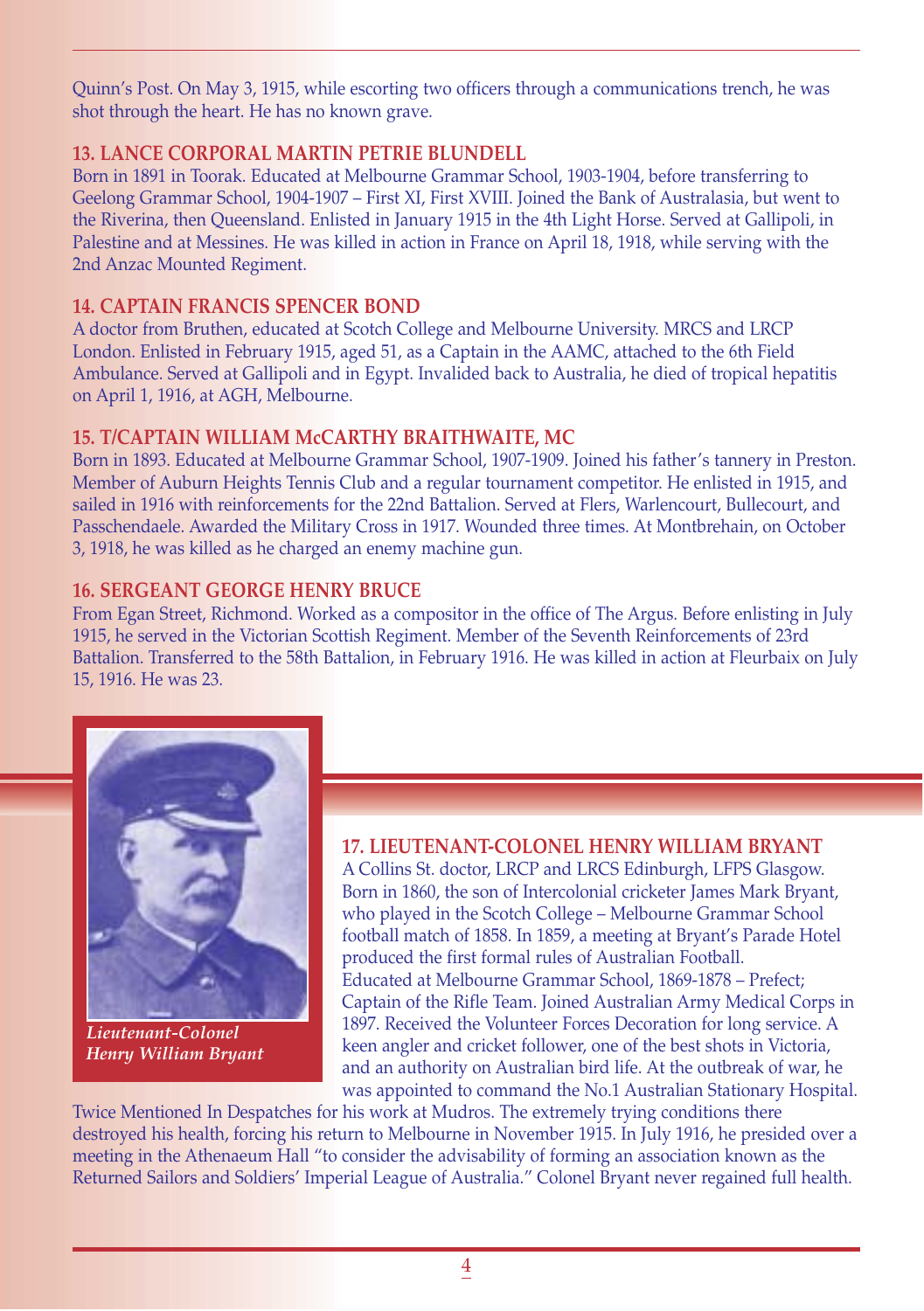He was sent to Caulfield Military Hospital, and later to Anzac Hostel in Brighton, where he died on May 6, 1920.

# **18. LIEUTENANT EDWARD LIONEL AUSTIN BUTLER**

Born in Hobart in 1883, he was a right-hand batsman who appeared for Tasmania in two first-class matches in 1914 and 1915. (His father and uncle had also represented Tasmania in first-class cricket.) He died of wounds on August 23, 1916 while serving with the 12th Battalion at Puchevillers, France.

# **19. CAPTAIN COLIN RICHMOND CAMPBELL**

From Dandenong Road, East Caulfield. Educated at Melbourne Grammar School, 1906-1912 – Prefect, 1907 Foundation Scholar, First Class Honours in Greek and Latin, First XVIII, First XI, Rifle Team. Read Law at Trinity College in 1913-14, then studied to become a wool expert. Joined the Highland Light Infantry, 3rd Battalion after enlistment difficulties in Australia, but never ceased hoping for a transfer to the AIF. He was killed in action at Ctesiphon, in Mesopotamia, on January 11, 1917. He was 22.

# **20. LIEUTENANT DONALD GORDON CAMPBELL**

Educated at Melbourne Grammar School, 1899-1900. Was overseer of Dungalear Station at Walgett, NSW, when he enlisted as a Private in the 11th Battalion. At Gallipoli from the Landing to the Evacuation. Commissioned at Pozieres in August 1916. He was killed leading his men in an attack on Mouquet Farm on September 3, 1916. Aged 31. His younger brother was killed in France a month later.

# **21. LIEUTENANT EDWARD KEITH CARLILE**

Born in 1881, the son of Sir Edward Carlile, KC. Educated at Melbourne Grammar School, 1891-1895. Employed by AMP Society. Honorary Secretary of East Melbourne Harriers. In 1914, went to Rabaul as a Lieutenant with the Australian Naval and Military Expeditionary Force. Had charge of a district covering 16,000 square miles. Returned to Australia in April, 1916, and was posted to the 7th Battalion. He was wounded by a shell near Factory Corner on the Somme on February 27, 1917, and died on the following day. He was buried in the Dernancourt Communal Cemetery Extension, near Albert.

# **22. CORPORAL EDWARD CLAYFIELD**

Born in Prahran. Educated at Daylesford State School. A very able musician. Enlisted on September 30, 1915, and served in the 5th Field Company of Engineers. He was killed in action at Pozieres on July 25, 1916. He was 33.

# **23. LANCE CORPORAL WILFRED LORIMER THOMAS COLCLOUGH**

An insurance clerk from Edward Street, Essendon. Educated at Scotch College. Enlisted in February 1916 and embarked as a Private with the 24th Battalion Reinforcements. Mentioned in Despatches, October 1917. He was wounded on August 28, 1918, near Peronne, and died a day later. He was 24. His three brothers, all MCC Members, served with 57th and 58th Battalions.

# **24. LIEUTENANT FREDERICK BISSET COLLINS**

Born in Richmond in 1881. Educated at Scotch College. A right-arm fast medium bowler and right-hand batsman with East Melbourne CC, he represented Victoria in 37 first class matches from 1899 to 1909. Injury forced his retirement at 28. Took 7/61 against Lord Hawke's team. Worked for A.M.P. Assistant Secretary of the Amateur Sports Club. Enlisted in August, 1915, and sailed as a Private in 24th Battalion Reinforcements. He was killed at Broodseinde on October 4, 1917.

# **25. SERGEANT MAJOR GUY HAMILTON COTTER**

From Alma Road, East St.Kilda. Attended Melbourne Grammar School in 1907, then joined the Yorkshire Insurance Company, Melbourne. Member of the LTAV. Enlisted in August 1915. After a year in camp, mainly as an instructor in musketry, he sailed in July 1916 with the 13th Reinforcements to the 23rd Battalion. Sergeant-Major in D Company when the 23rd made their famous attack which broke the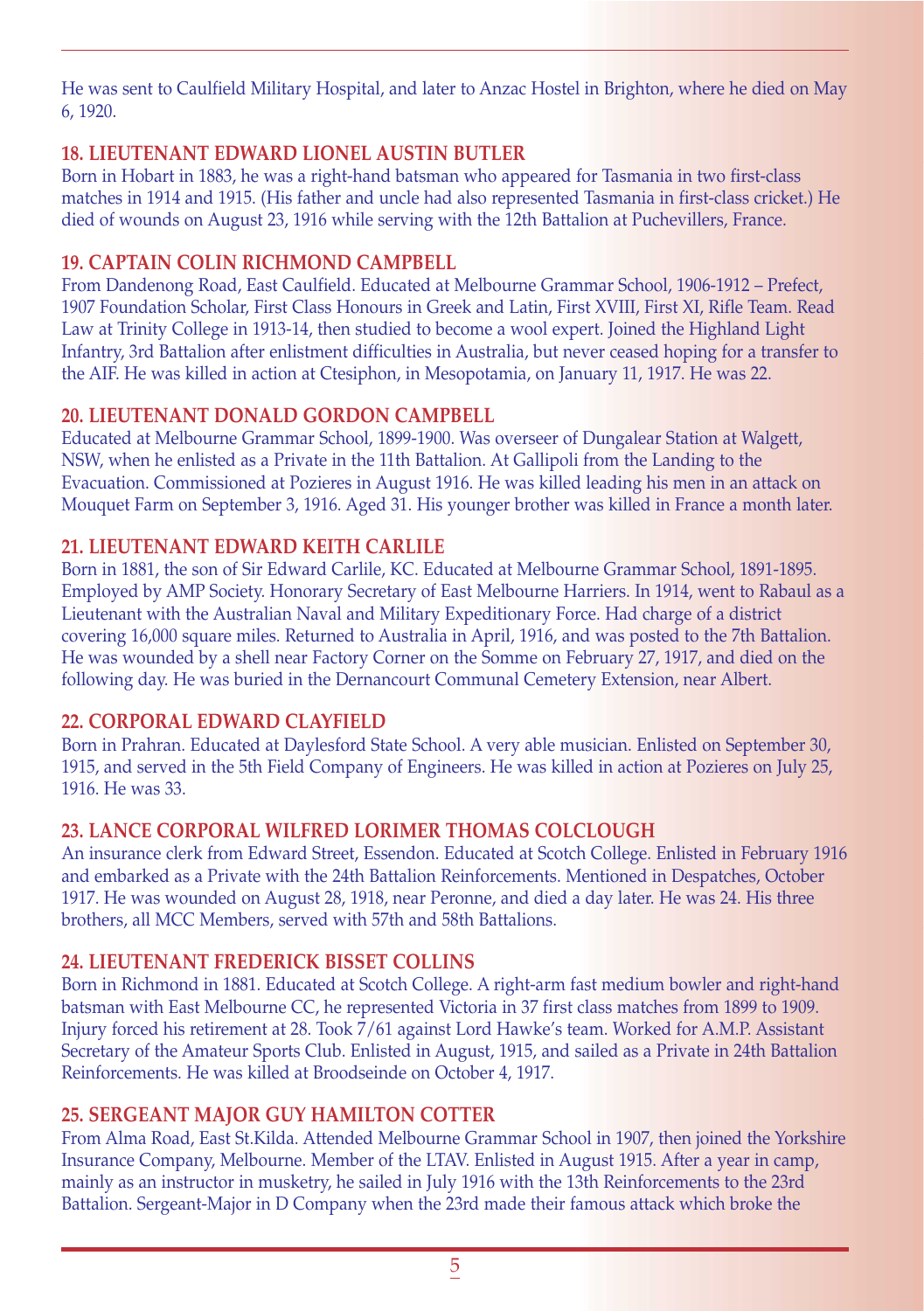Hindenburg Line in the early morning of May 3, 1917. He was reported missing, but later it was learned that he had been killed instantly by a shell.

#### **26. LIEUTENANT HAROLD COX**

Educated at Scotch College. From Brighton. Worked for AMP. Enlisted in January, 1915, aged 30. Sailed in July as Second Lieutenant in 23rd Battalion Reinforcements. Served at Gallipoli. Transferred to 31st Battalion in April, 1916. He was killed at Fromelles on July 20, 1916, one of 5533 casualties.

#### **27. PRIVATE HAROLD GORDON CRAIG**

Educated at Scotch College. He was employed by W. H. Blackham, of King Street. Member of Hawthorn Football Club, St.Kilda Yacht Club. Enlisted in August 1914, at the age of 28, as a Private in the 6th Battalion. Wounded in the Landing at Gallipoli. He died at sea on August 8, 1915, two days after he was wounded in the attack on Lone Pine.

#### **28. LIEUTENANT STANLEY COMBERMERE CRANE**

Born in 1887. Educated at Melbourne Grammar School, 1901-1902. One of the best-known swimmers in Victoria, winning the Victorian Diving Championship from 1910 to 1913. Member of the South Melbourne Cricket Club.Worked as an accountant for E. Rowlands Pty. Ltd. Enlisted in 1916. Served with the 5th Field Artillery Brigade. Mentioned In Sir Douglas Haig's Despatches of April 9, 1917. He was fatally wounded in the fighting near Zonnebeke and Broodseinde, and died on September 30, 1917.

# **29. CAPTAIN ROBERT CLIVE CROCKER**

From Hawthorn. Attended Scotch College and Melbourne University. Admitted to the Bar in 1913. Enlisted in August 1914 in the 2nd Field Artillery Brigade. He was killed in action while serving as an observation officer at Cape Helles on July 12, 1915. He was 27. In 1919, in unveiling a memorial to him at Scotch College, the State Commandant, Brigadier General Brand, said, "He died as he lived, an ideal officer, a gallant young gentleman, and a credit both to the land that gave him birth and the college he loved so well."

#### **30. LIEUTENANT EDWARD CLIFFORD HOWSON CROCKFORD**

Born in Port Melbourne, he was educated at Albert Park Grammar School and Stotts Business College. Son of the South Melbourne Town Clerk. Enlisted in May 1915, shortly after passing his accounting examinations. Served with 58th Battalion. He died of wounds on August 11, 1918, near Harbonnieres, France, aged 27.

# **31. LIEUTENANT JOHN CHARLES LIONEL DALE**

Born in 1895. Educated at Melbourne Grammar School, 1911-1912 – Athletic Team, First XVIII. Worked as jackaroo on "Collendina", Corowa. Enlisted in 1914 in the 8th Light Horse, and served at Gallipoli, Egypt and in the Middle East. Survived the slaughter at The Nek on August 6, 1915. Invalided to England with dysentery. Served in the Sinai and Palestine campaign until he was severely wounded at Beersheba. He returned to Australia in 1917, but never recovered properly from his wounds, and died of pneumonic influenza on April 25, 1919.

# **32. CAPTAIN WILLIAM ROBERT DAVIDSON, MC**

The only son of Inspecting Superintendent William Robert Davidson of North Carlton. Educated at South Melbourne and King Street State Schools. A grain salesman. Joined the 46th Battalion. He was killed in action at Wytschaete, Belgium, on August 16, 1917, leaving a widow and two sons. He was 27.

# **33. LIEUTENANT KEITH DEBENHAM**

From Malvern. Educated at Melbourne Grammar School, 1903-1910 – Athletics Team. Went to England and joined the Highland Light Infantry in 1914. Served in Mespotamia, where he was severely wounded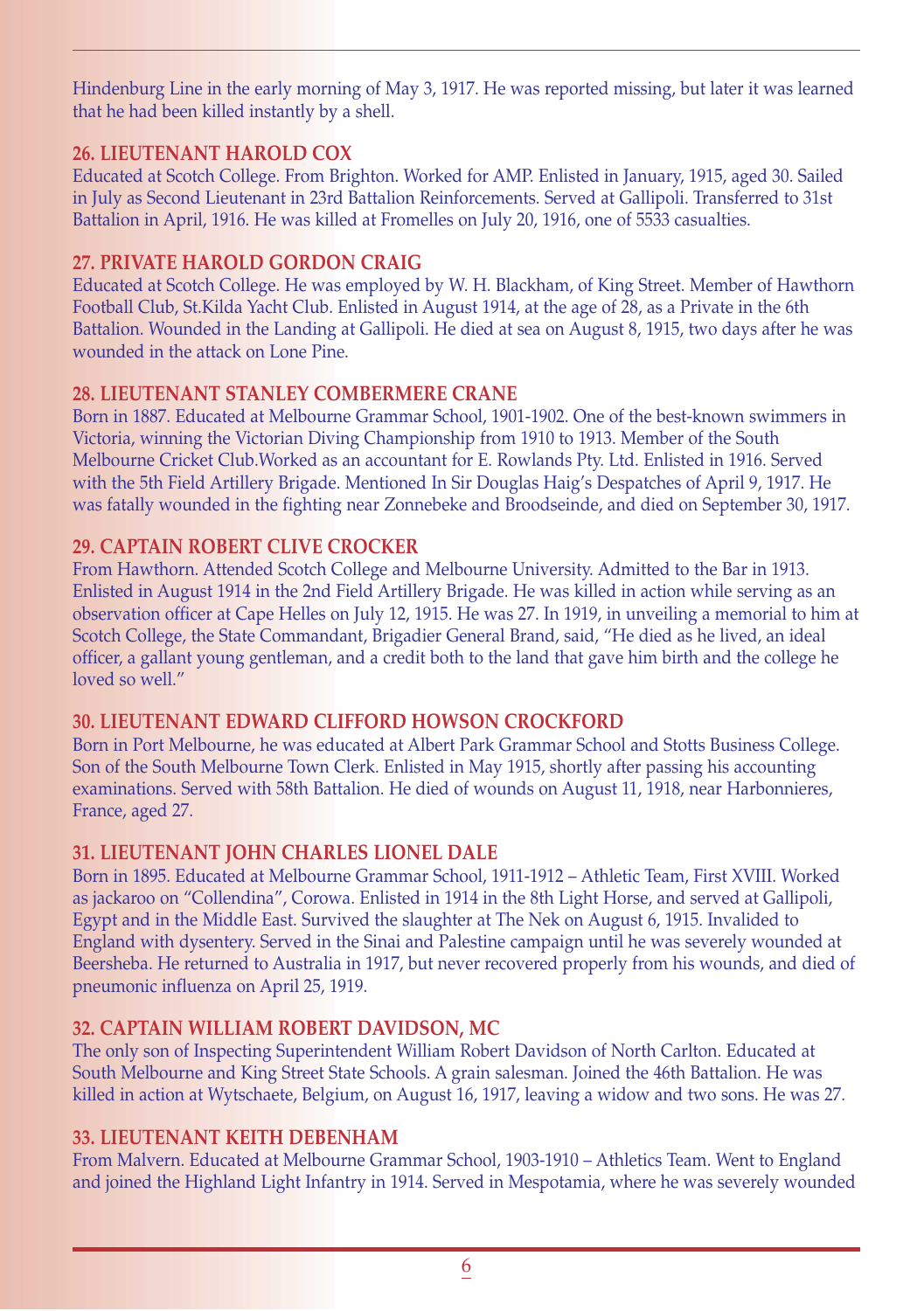in the relief of Kut-el-Amara. After some months in hospital in Bombay, he was transferred to London for an operation, but died on December 4, 1916. He was 23.

#### **34. CAPTAIN FRANCIS ARTHUR DERAVIN**

Born in 1876 at Strathsfieldsaye. Educated at Bendigo High School. Member of Royal Melbourne Golf Club. Resident at Fremantle Hospital for several years. Played cricket for Melbourne University. In 1905- 06, he was emergency for Western Australia versus South Australia. In practice at Casteron before enlisting in December 1916 as a Captain in the Australian Army Medical Corps. Died of illness at Weymouth, England, on July 8, 1917.

#### **35. LANCE CORPORAL OSBORNE HENRY DOUGLAS**

A solicitor, he was the son of lawyer and politician Adye Douglas, who repesented Tasmania on the South Yarra Ground in 1852. Educated at Hutchins School, Hobart. Described by *Wisden* as "a very good left-handed defensive bat," he appeared in 7 first class matches for Tasmania, 1898-1905, and played for East Melbourne, 1906-1909. Enlisted in 22nd Battalion. He was killed at Dernancourt on April 24, 1918, aged 38.

# **36. CAPTAIN CHARLES FREDERICK DROUGHT**

Son of Canon Charles Edward Drought of St.Paul's Cathedral and St.John's, Toorak. Educated at Geelong Grammar School – Senior Prefect and Captain of the School 1911, First XI 1908-1911, Head of River Crews 1910-1911. Played in MCC Club Elevens and held a Prize Membership to Exhibitioners 1910-12. Commissioned in the 7th Battalion of the Lincolnshire Regiment in 1914. He was struck by a shell while attempting to rescue some wounded men at Ypres, and was taken to Le Touquet where, after suffering the amputation of his leg, he died on December 31, 1915.

#### **37. CAPTAIN FRANK HENRY DUNN, MC**

A clerk from Storey Street, Parkville, he was educated at Tooronga Road State School and Bradshaws Business College. Member of MCC Lacrosse team. Enlisted in February 1915, and served with 23rd Battalion. Aged 24, he was killed at Bullecourt on May 3, 1917, while leading his men in an advance against the Hindenburg Line.

# **38. PRIVATE STANLEY COCKBURN ELLIOTT**

A clerk from Lisson Grove, Hawthorn. Educated at Trinity Grammar School. Served in the Light Horse before joining the 21st Battalion. He died of his wounds on December 30, 1916, and was buried at Amiens only a couple of days before his 21st birthday.

#### **39. PRIVATE GORDON FINK**

Born in South Yarra in 1884, he attended Cumloden and Ormond College. Member of Melbourne Harriers. Worked in the Malay States, then joined the WA Bar in 1913. Enlisted in the 16th Battalion. He was killed at Gallipoli on May 2, 1915, during the attack on Baby 700. Commemorated at Lone Pine Memorial, Gallipoli.



*Private Gordon Fink*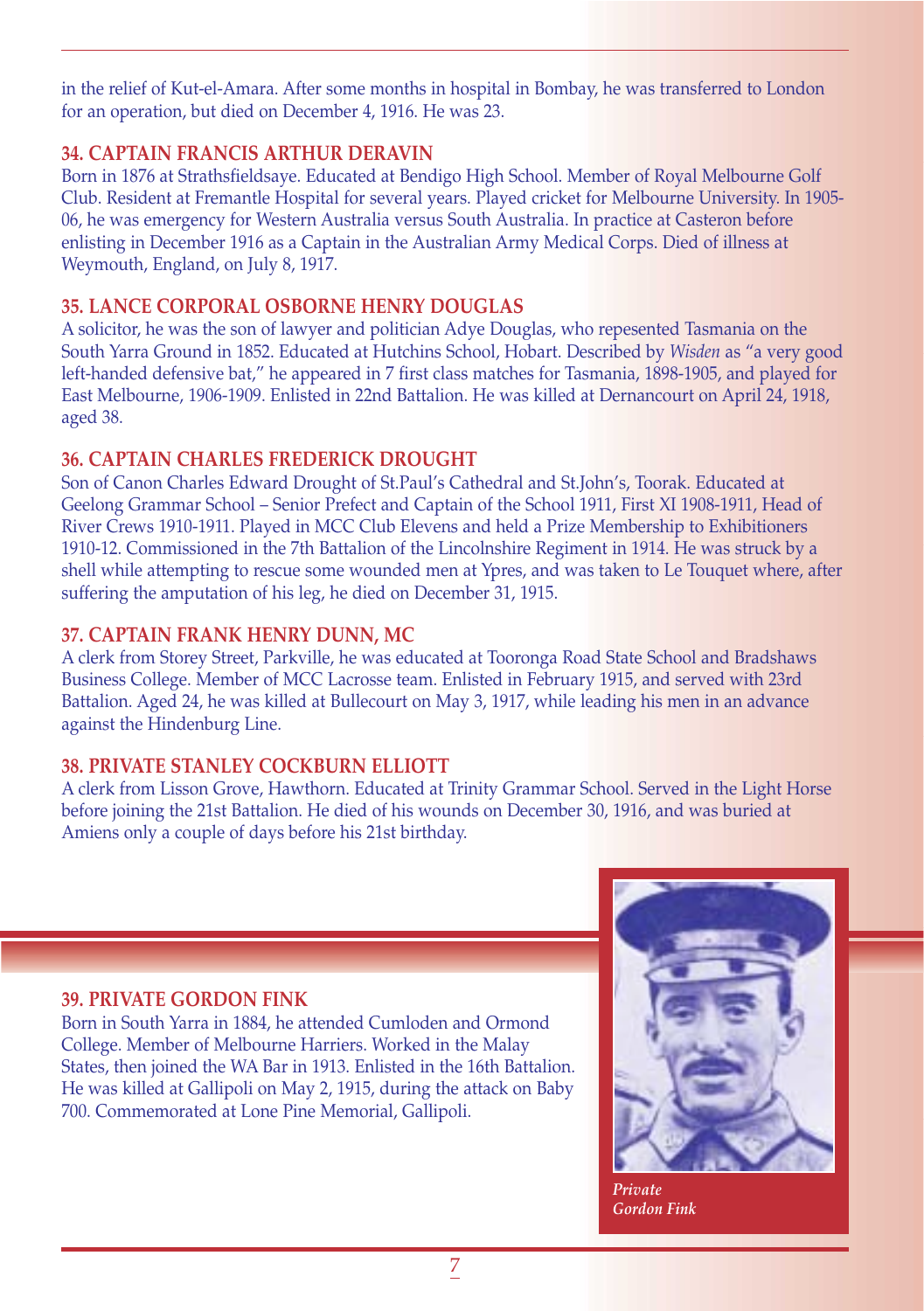# **40. LIEUTENANT WILLIAM SEYMOUR FINLAY**

From Hawthorn. Led the 2nd Reinforcements of the 24th Battalion. He was killed during the Turkish howitzer bombardment of the saps at Lone Pine on November 29, 1915, and was buried at Lone Pine Cemetery, Helles.

#### **41. SERGEANT LEN W. FORSTER**

From Inkerman Road, Caulfield, he was a clerk for the stock agents J. M. Peck & Sons, of Bourke Street. Educated at Caulfield Grammar School. Captain of Interstate Hockey Team. A member of the 56th Battalion, he was killed in action at Flers on November 1, 1916. He was 23.

#### **42. SECOND LIEUTENANT STANLEY CHARLES GARRARD**

Lived at Fawkner Mansions, Punt Road, Prahran. Educated at Melbourne Grammar School, 1896-1897. Member of Royal Melbourne Golf Club. Enlisted in 1914 in the British Expeditionary Force, in the Queen's Westminsters. He was killed on August 28, 1915 while serving in Flanders with the 14th Rifle Brigade. He was 34.

#### **43. LIEUTENANT HUBERT FREDERIC GARRETT**

Born in 1894. From Chesterfield Avenue, Malvern. Educated at Melbourne Grammar School – Prefect, Athletic Team, First XI, Captain of Lacrosse. Entered Queen's College, Cambridge. Played 8 matches for Somerset CCC in 1913. His final first-class match was for Marylebone CC in 1914. Lieutenant and Adjutant of the 9th Battalion, East Yorkshire Regiment. He was killed at the Dardanelles, in the Third Battle of Krithia, on June 4, 1915, while attached to the 1st Battalion, Royal Dublin Fusiliers. He has no known grave.

#### **44. SERGEANT ROBERT MACGREGOR GILLESPIE**

From St.Kilda. Educated at Melbourne Grammar School and Scotch College. Equal first in his course at Dookie Agricultural College. University Blue in Tennis and Rowing. Represented Victoria in Tennis in 1912 and 1913. Member of the LTAV. One of the first MCC Members to enlist, he joined the 6th Battalion in August 1914. He was killed during the Landing at Gallipoli on April 25, 1915. His body was found during the Armistice of May 21, and buried at Phillips' Top. He was 24.

#### **45. CORPORAL JACK HAROLD GOOLD**

Son of Mr. H. Goold, of 55 Nimmo Street, Middle Park. Enlisted during the special recruiting drive held in July 1915. He was killed in action on August 10, 1918, while serving with the 6th Battalion in the vicinity of Villers Bretonneux.

#### **46. LANCE CORPORAL HAROLD JAMES GRAY**

A hardware salesman from Parkville. Educated at Petersham, NSW. Victorian amateur bantamweight champion in 1907-08. In October 1916, joined 23rd Reinforcements of 8th Battalion. On December 17, 1917, while searching No Man's Land for members of his battalion who had escaped after being captured by a German fighting patrol, he was killed by a sniper. He is buried at Somer Farm Cemetery, Wytschaete, Belgium. He was 32.

#### **47. PRIVATE ROBERT POWELL GREEN**

A clerk from Chapel Street, East St.Kilda. Born in 1895, the only son of A. E. and Jessie Green. Educated at Melbourne Grammar School, 1908-1914. Member of the 4th University Rifles. Served in Egypt and France with the 5th and 59th Battalions. He was killed in action at Gueudecourt on November 23, 1916.

#### **48. LIEUTENANT DALBERT ISAAC HALLENSTEIN**

From 43 Barkly Street, St.Kilda. Educated at Wesley College, Cumloden and Melbourne Grammar School. Joined staff of Michaelis Hallenstein & Co. Commissioned in the City of Melbourne Regiment in August 1914. Joined the 5th Battalion in January 1915. Wounded at Gallipoli and in France. Joined the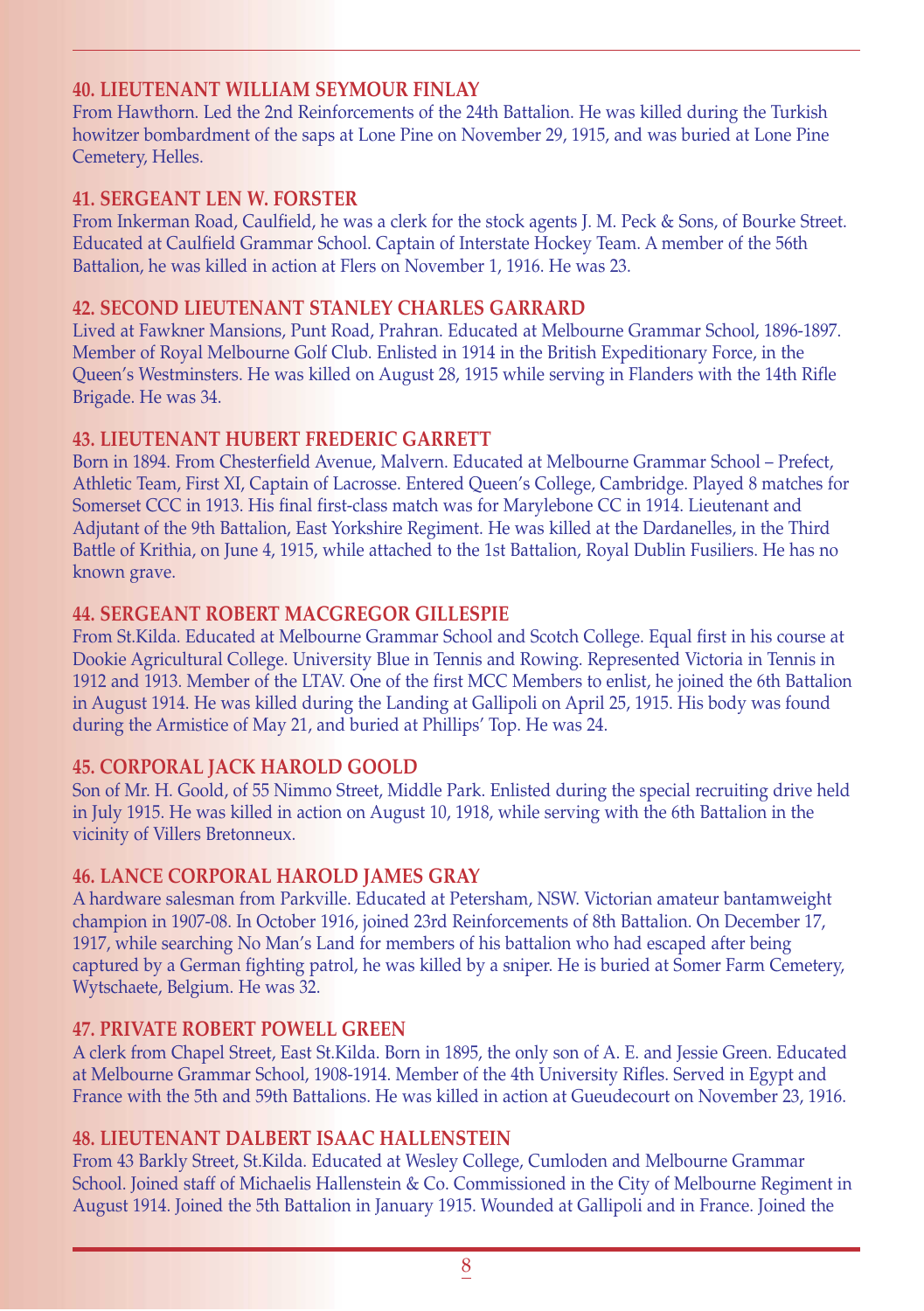14th Machine Gun Company in September 1916. He was killed near Peronne on September 2, 1918, and was buried in the Peronne Communal Cemetery Extension. He was 24.

# **49. LIEUTENANT JOHN CHARLES VICTOR HARDER**

Born in 1895 in Brunswick. Lived in Coburg and Bolton Park, Brighton. Clerk with the E. S. & A. Bank. Played cricket for Coburg. He was killed on April 26, 1918 while serving with D Battery, 50th Brigade, Royal Field Artillery, and was buried in Grootebeek British Cemetery, Reninghelst, Belgium. Mentioned in Despatches.

# **50. LIEUTENANT HAROLD WILLIAM HARPER**

A solicitor, from St.Kilda and Erin Street, Richmond. Attended Hawthorn Grammar School, Scotch College and Ormond College. Played for St. Kilda Cricket Club. Rejected three times for war service, he underwent an operation and was finally accepted at the age of 30 in April 1916. Joined the 21st Battalion, gaining his commission in July 1917. On October 4, 1917, at Broodseinde Ridge, he was sitting in a captured dugout when a shell killed him instantly. He was buried where he fell.

# **51. CORPORAL WILLIAM ROY HATCH, MM**

A bank clerk, the only son of St.Kilda VFL delegate W. H. Hatch. Educated at Wesley College, where he played in the champion 1910 XI with Roy Park and Carl Willis. Held MCC Prize Membership to Exhibitioners, 1912-14. Played cricket for St.Kilda and MCC, and football for South Yarra and Collegians. Joined 2nd Division Army Ordnance Corps, later serving with 6th Field Ambulance. He was killed in Belgium on September 30, 1917, when a German aircraft dropped a bomb on the office in which he was working. He was buried in Reninghelst Cemetery. He was 21.



*Colonel William Weston Hearne, DSO.* 

# **52. COLONEL WILLIAM WESTON HEARNE, DSO.**

Educated at Geelong College and Melbourne University. Served in the Boer War – awarded the Queen's South African Medal, with two clasps. Instructor at the Alfred Hospital and practised in Cecil Street, South Melbourne. One of the first doctors to enlist in August 1914. Assistant Director of Medical Services with the First Division on Gallipoli and the Fifth Division in France. Served with 2nd and 3rd Field Ambulances. Mentioned In Despatches five times. His DSO was presented by King George V; also awarded the Italian Order of St. Maurice and St. Lazarus and the Medaille de la Reconnaissance Francaise. He was killed in action by a shell fragment at Broodseinde Ridge while going between two of his most advanced aid-posts on October 17, 1917. He was buried at Dickebusch.

# **53. SECOND LIEUTENANT ARTHUR PERCY HENDERSON**

He was the son of the late John and Mary Henderson, of "Boytah," East St.Kilda. Member of the LTAV. He served in France with the Royal Garrison Artillery and died of wounds at the 20th General Hospital, Camiers, on June 19, 1917. He is buried at Etaples Military Cemetery, France.

# **54. LANCE CORPORAL RUPERT OSRIC HEPBURN**

Born in East Melbourne. Educated at Johnsonville, Dandenong, and Xavier College 1907-1910 – First XI and First XVIII. Employed by the New Zealand Loan and Mercantile Agency Company Limited. Joined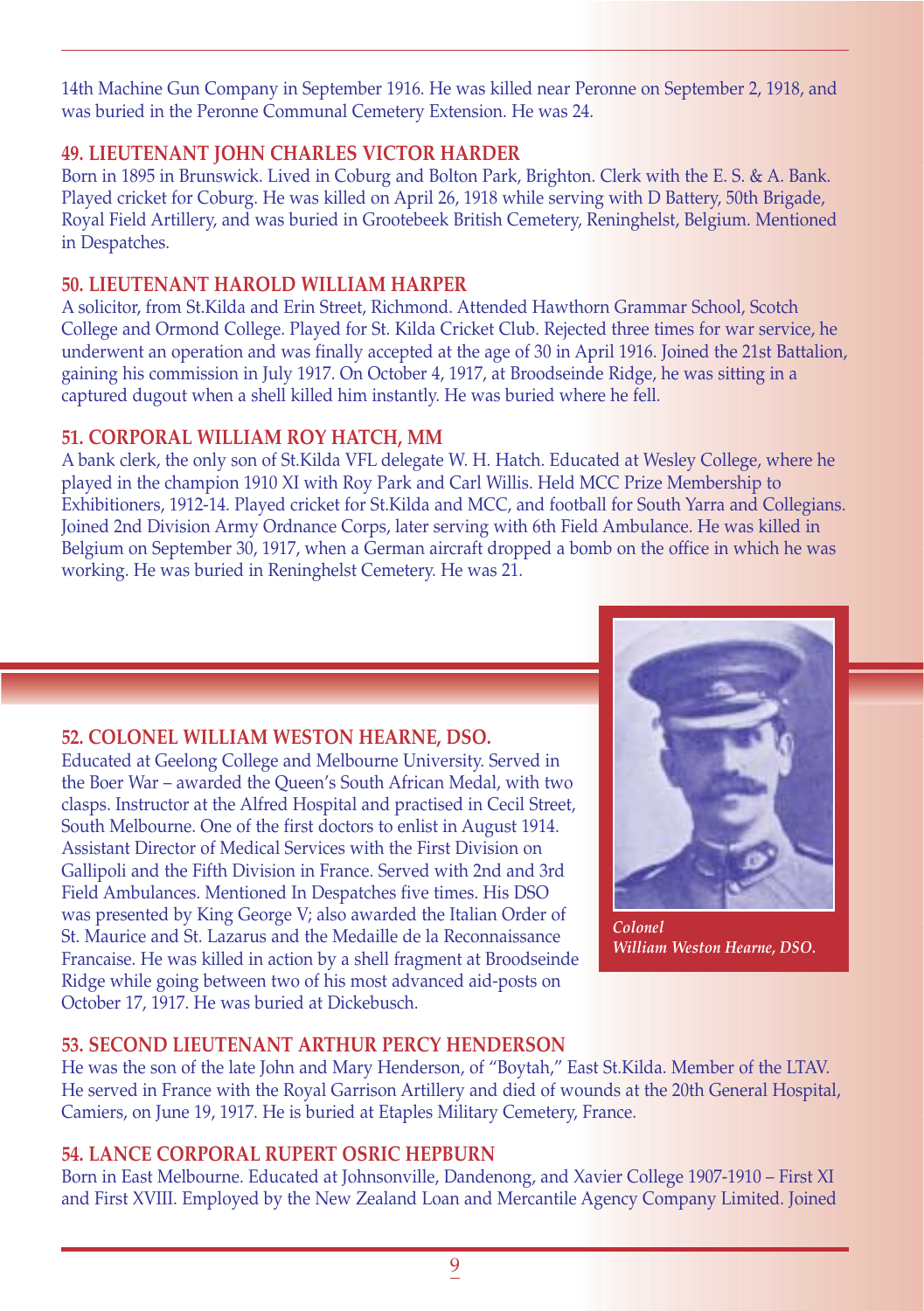the 5th Battalion's Public Schools Company. He suffered a head wound at Gallipoli and died at sea on September 9, 1915. He is commemorated at the Lone Pine Memorial, Gallipoli. He was 23.

#### **55. LIEUTENANT CUTHBERT VICTOR HERON**

From Balaclava Road, East St.Kilda. Educated at Melbourne Grammar School, 1906-1912. Employed by the Bank of Australasia. Enlisted in 1916. Served with 37th, 59th and 60th Battalions at Bullecourt, Polygon Wood, Passchendaele and Messines. Wounded at Wytschaete. During a night attack at Villers-Bretonneux on April 27, 1918, he broke his leg below the knee. Found several hours later, he was sent to London, where he died on June 27 from septic pneumonia. He was 22. His elder brother, MCC Member **Wilfrid Ledlie Heron,** lost an eye at Gallipoli and served in France. As a civilian, he was one of 1050 Prisoners of War aboard the *Montevideo Maru* when it was torpedoed off Luzon by *USS Sturgeon*, on July 1, 1942. There were no survivors.



*Captain Mervyn Bournes Higgins*

#### **56. CAPTAIN MERVYN BOURNES HIGGINS**

From Malvern and 'Heronswood', Dromana. Born in 1887, the only son of Mr. Justice Higgins of the High Court. Nephew of Morrison of Peking. Attended Melbourne Grammar School 1897-1904, then Ormond College and Balliol – Honours in Jurisprudence, Captain of Boats, Rowing Blue in 1910, when he rowed in Oxford's victorious crew. Called to the Bar at the Inner Temple in 1911, and in Melbourne and Sydney in 1912. Enlisted in November 1914, as a Private in the 8th Light Horse. At Gallipoli, he was in the second line at The Nek on August 7, 1915, when he was one of only two officers in the 8th to emerge unscathed. He was shot through the head by a sniper on December 23, 1916, at El Maghdaba, on the Sinai

Peninsula. He was buried first where he fell, and afterwards at El Arish and El Kantara. Mentioned In Despatches of Sir Archibald Murray, March 18, 1917. His father established The Mervyn Bournes Higgins Memorial Trophy for competition in Melbourne University's Inter-Collegiate Boat Race. He is commemorated in Dromana Cemetery with a Celtic Cross above his parents' graves.

#### **57. CORPORAL ALFRED JOHN HOLLOWAY**

Born in Fitzroy in 1882, the eldest son of the chief clerk of the VRC. A clerk with Goldsborough, Mort, and Co. Ltd. Served with the Marquis of Tullabardine's Light Horse in the Boer War. He was killed in action with the 6th Battalion at Gallipoli on May 8, 1915 and was buried in the Redoubt Cemetery, Helles.



*Corporal Alfred John Holloway*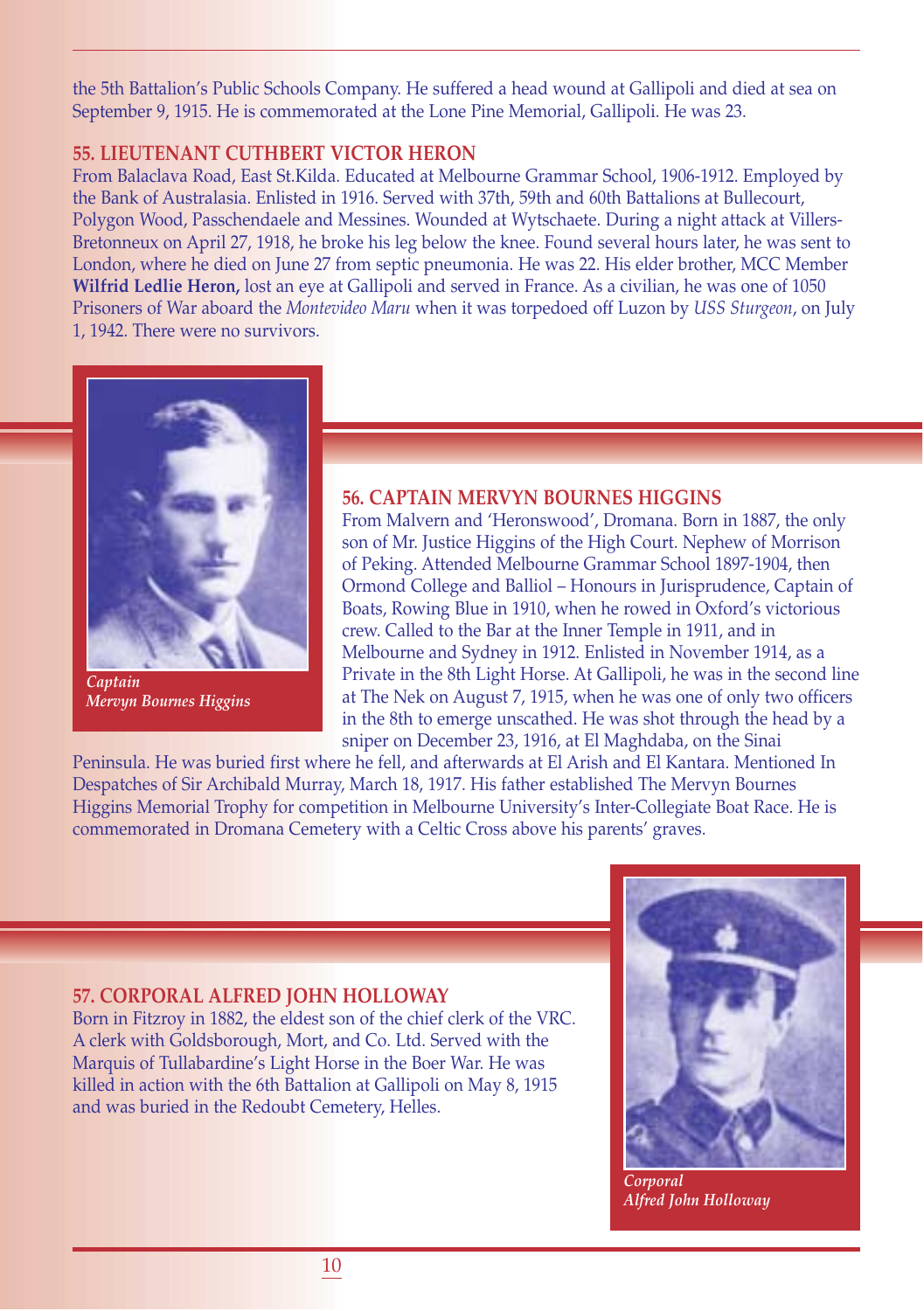# **58. PRIVATE ARTHUR JOHN HOTHAM**

From Kyabram. Educated at Melbourne Grammar School 1910-1913 – XVIII, Tennis. On September 17, 1915, after only eight days in the trenches at Gallipoli, he died of wounds received while on sentry duty with the 22nd Battalion. He is buried at the Beach Cemetery, Anzac. He was 20.

#### **59. LIEUTENANT GEORGE HURRY**

From Kyneton, he was born in 1884. Educated at Melbourne Grammar School 1901-1902. Employed by Bank of New South Wales in Melbourne. Enlisted in 1915 as a Driver in the Army Service Corps. Commissioned in March 1917 and joined the 15th Battalion in France. On October 18, 1917, he was leading a party of men detailed to carry wire to the front line during operations at Passchendaele, and was killed instantly by shell fire. He was buried at Soda Factory, Zonnebeke.

# **60. PRIVATE CYRIL BEN HAMLYN JOHNSON**

Educated at Wesley College. Studied Law. Enlisted in July, 1915, after being rejected twice. Served with 6th Battalion in Egypt, France and Belgium. He had been selected for officers' school but was killed on May 14, 1918, by a shell while sleeping in a dugout near Strazeele, Merris Front. He was 24.

# **61. T/MAJOR FREDERICK MILLER JOHNSON**

Medical Practitioner from St. Vincent's Place North, Albert Park. Educated at Horton College, Tasmania, and Edinburgh University. Member of South Melbourne Cricket Club. Enlisted in February 1915 in the Australian Army Medical Corps, attached to the 6th Field Ambulance. On November 29, 1915, he was tending men at an improvised aid-post in the trenches at Lone Pine when he was killed by a Turkish howitzer bombardment. He is buried at Lone Pine Cemetery, Helles. He was 52.

# **62. LIEUTENANT HORACE JOSEPH**

Born in 1880. Educated at Melbourne Grammar School 1893-1896 – Football XX. A warehouseman. Obtained a commission in England in September 1915. Served on the Somme with the 8th Devonshire Regiment. He was killed in action, probably by sniper fire, at High Wood on July 19, 1916.

# **63. ACTING FLIGHT COMMANDER ERIC CRAVEN JOWETT**

From "Inverbraelsie", Albany Road, Toorak, he was the younger son of Edmund Jowett, President of South Yarra Lawn Tennis Club. Member of the LTAV. Attended Melbourne Grammar School, 1901-1908, Trinity College (Melbourne) and Trinity College (Cambridge). BME Degree conferred posthumously. Commissioned in the 14th Battalion of the Northumberland Fusiliers in September 1914. Transferred to the Royal Flying Corps in June 1915, graduating as a Pilot in November. He took part in operations over England against Zeppelins before joining 4 Squadron, 15th Wing, in France in April 1916. On July 8, 1916, he was shot down by a Fokker aircraft over Miraumont while pursuing an enemy aircraft six miles behind the German lines, and died of wounds while in German hands a day later. He was buried in the Military Cemetery at Miraumont on July 9, 1916. He was 24.

# **64. CORPORAL ROB KENNEDY**

Born in Edinburgh, coming to Australia at 18 months. Educated at Yarra Park State School, Wesley College and the Workingmen's College. A plumber from 200 Lennox Street, Richmond, he was a Sergeant in the Yarra Borderers, before enlisting in the 14th Battalion. He died in Melbourne of meningitis on March 19, 1916. He was 21.

# **65. SERGEANT ANDREW KERR**

A timber merchant from Rockley Road, South Yarra. Educated at Tonbridge Public School, England. He died at Fromelles on July 20, 1916 as the 57th Battalion tried to cross No Man's Land in front of the German machine-guns on the Sugarloaf. He was 30.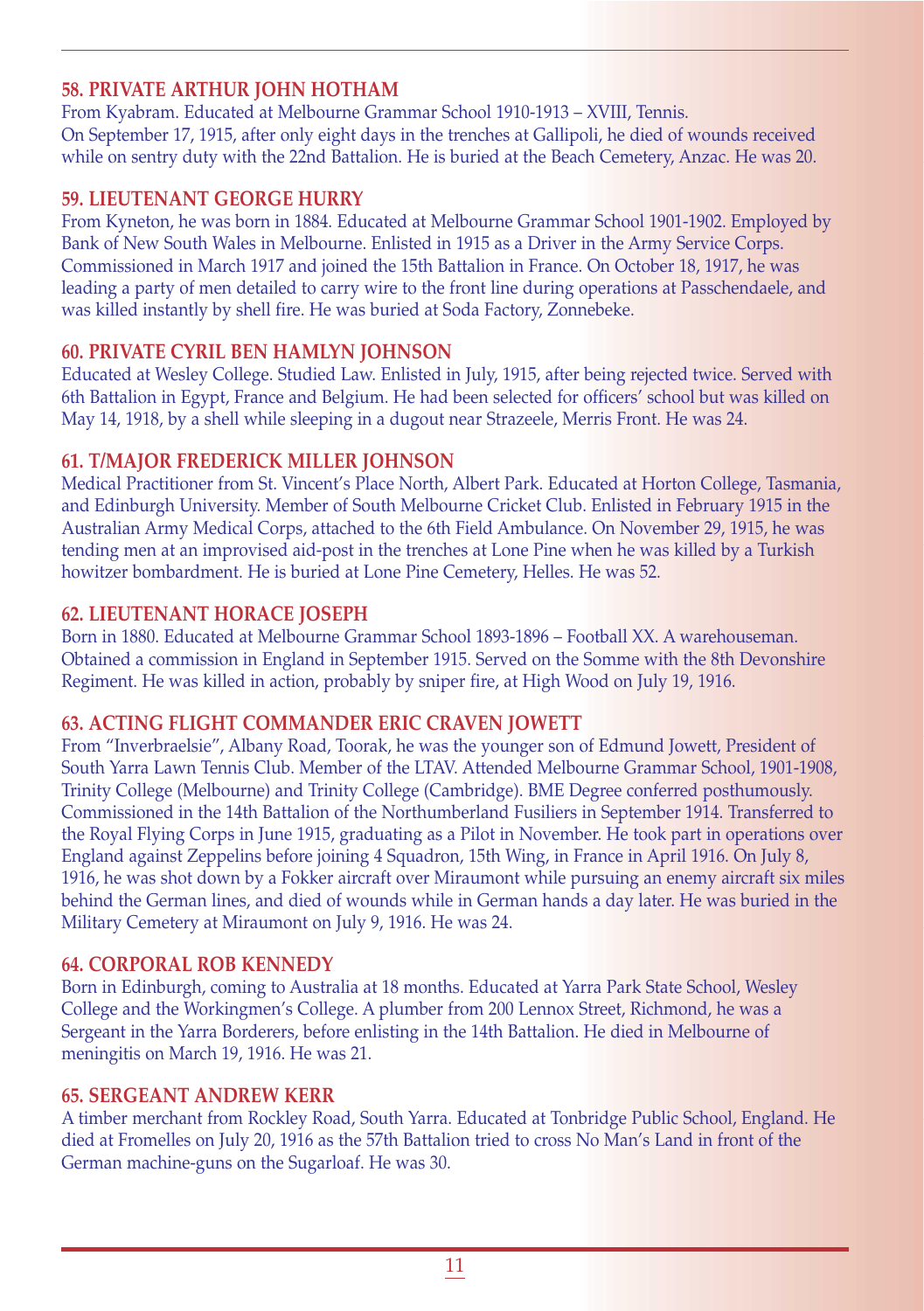#### **66. CAPTAIN ERIC JOHN KERR**

From Hampton. Attended Camberwell Grammar, Wesley College – Captain of XI, 1909 – and Queen's College. Resident Surgeon, Melbourne Hospital, 1915. Enlisted in Australian Army Medical Corps in May 1916, serving with the 3rd Pioneer and 41st Battalions. He was killed while serving with the 11th Field Ambulance at Passchendaele on October 4, 1917. He was buried at Ypres Reservoir Cemetery. He was 25. Memorial Doors were erected in his memory in the Wesley College Hall.

#### **67. CAPTAIN GEOFFREY KIDDLE**

Born in 1882. From Walbundrie Station, Albury. Educated at Melbourne Grammar School and Cumloden. Went to France with the Royal Field Artillery in the first Expeditionary Force from India. Wounded three times, losing the sight of one eye. Mentioned In Despatches several times. Sent to Mesopotamia to join the force for the relief of Kut-el-Amara. Following strenuous times of desperate fighting and excessive heat, he died of illness in the British General Hospital at Basra on July 29, 1916.

#### **68. LIEUTENANT JAMES BRUCE KING**

Lived at "Kanoonah", Power Street, Hawthorn. A salesman/traveller. Educated at South Melbourne College. He died of wounds at Armentieres on May 5, 1916, while serving with the 22nd Battalion. He was 26.

#### **69. LIEUTENANT GEORGE ERIC KLUG**

Born in Broken Hill in 1898, his address was Toorak House, Toorak. Educated at Melbourne Grammar School, 1911-1915. Enlisted in April 1916. After serving as a driver in the 3rd Division Ammunition Column, he was commissioned in July 1917, and was attached to 3rd Divisional Artillery, then to the 8th AFA Brigade. On May 11, 1918, at Heilly, he was severely wounded in the leg when a gas shell burst alongside him. He died the following day at No. 61 Casualty Clearing Station, and was buried in the Vignacourt British Cemetery, near Amiens.



*Trooper Archibald Roland Knight*

#### **70. TROOPER ARCHIBALD ROLAND KNIGHT**

From Power Street, Hawthorn, he worked for the ES & A Bank before joining the 8th Light Horse. He was one of three MCC Members killed in the charge at The Nek on August 7, 1915. He is commemorated at the Lone Pine Memorial, Gallipoli. A notice in *The Argus* described him as "The staunchest pal that ever lived. He died, as he lived, playing the game."

#### **71. MAJOR WILLIAM JOHNSTONE KNOX, MC**

From "Ranfurlie", East Malvern. Educated at Scotch College. Member of the Stock Exchange of Melbourne for eight years. Served with Australian Field Artillery before the War. Served at Gallipoli.

Mentioned in Sir Douglas Haig's Desptaches, April 9, 1917. He died of wounds near Ypres on August 20, 1917. The Stock Exchange adjourned when news of his death was received.

#### **72. LANCE CORPORAL HORACE GARFIELD KURRLE**

Born in 1894, he was from Cromwell Road, Hawksburn. Educated at Melbourne Grammar School, 1907- 1910. Employed by the National Bank of Australasia. Enlisted in 1915, serving in the 38th Battalion.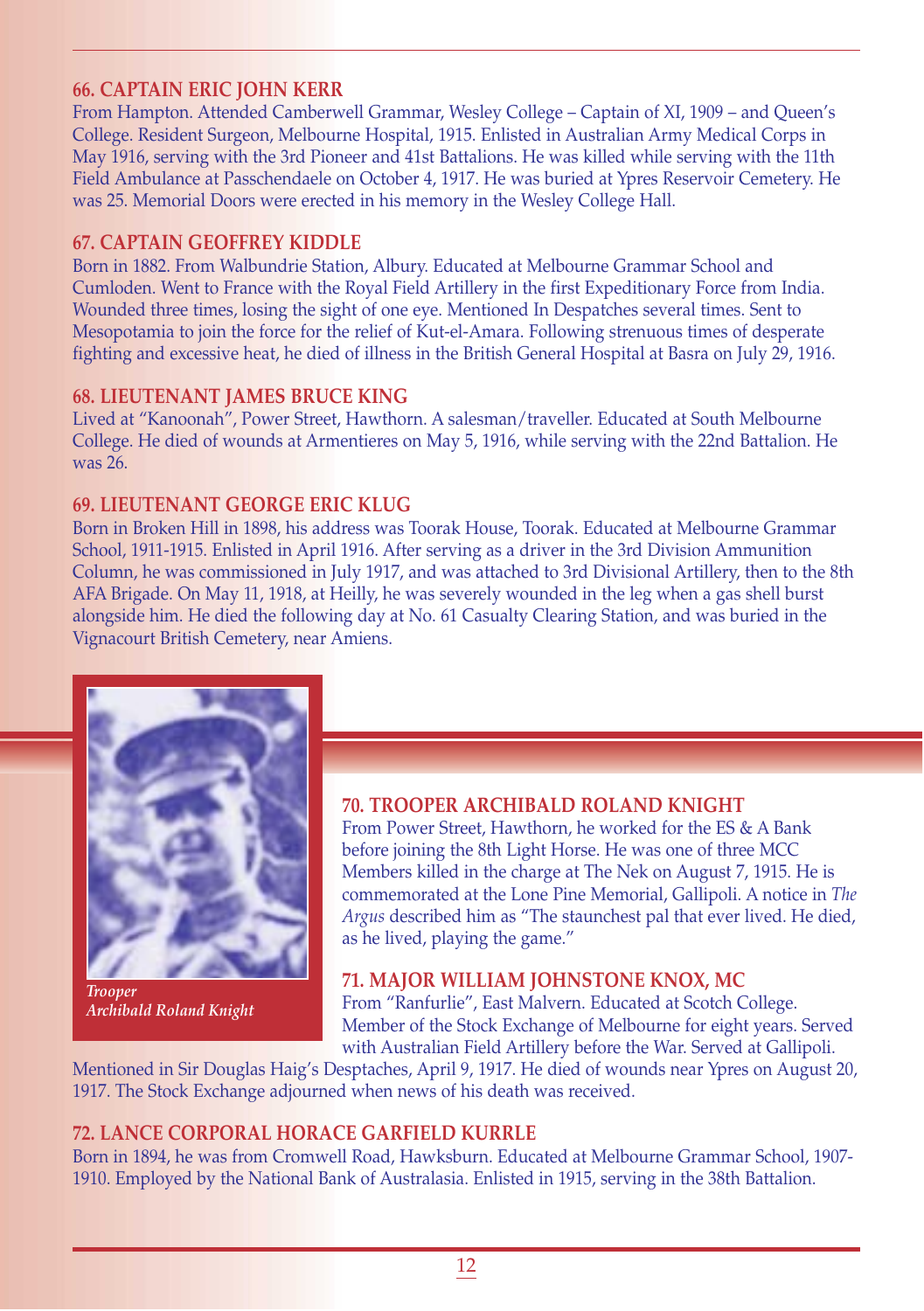While at his post in a trench near Houplines in Flanders, he was killed by a German mortar on January 2, 1917. He was buried in the Cite Bonjean Cemetery, Armentieres.

# **73. LIEUTENANT CHARLES HENRY LANGTREE**

From "Ulundi", Warrenbayne, Victoria. Sailed to England in June 1915 and obtained a commission in the Royal Field Artillery. Educated at Haileybury College, where he played in the College's Premiership cricket teams of 1898-1901. An outstanding ruckman in the First XVIII, he played one game for Collingwood in 1900. Took up station life after leaving school. On August 3, 1916, he died of wounds received in action on the Western Front.

# **74. CORPORAL HAROLD WILLIAM LEMME**

Born in 1888. Educated at Melbourne Grammar School 1901-1903. Interstate tennis player and a member of MCC Lawn Tennis Committee. LTAV Member. A dashing batsman, he played in MCC Junior Elevens and for St.Kilda. Although doctors said he was unfit for service after a serious motor cycle accident in 1912, he nevertheless enlisted. He was killed in action with the 6th Battalion near Ypres on September 19, 1917 when a stray shell landed near his platoon.

# **75. CAPTAIN KEITH MAURICE LEVI**

Educated at Cumloden and Melbourne Grammar School. Attended Ormond College, and was a member of the Melbourne University Regiment and the Hockey team. Served with Australian Army Medical Corps in Egypt and the Dardanelles, before transferring to the 2nd Hampshires, 29th Division. After attending to wounded men all through the night at Cape Helles, he was killed by a shell at 6.30 am on August 7, 1915. He was buried where he fell, then later at Twelve Tree Copse Cemetery, Helles. Mentioned In Sir Ian Hamilton's Despatches of December 11, 1915. He was 24.



*Captain Keith Maurice Levi*

# **76. GUNNER FREDERICK VICTOR LIEBERMAN**

From Camberwell. Born in Wexford, Ireland, coming to Australia at the age of two. Educated at St.Paul's Cathedral Choir School, he was a traveller by profession. Enlisted in June 1915 in the 6th Field Artillery Brigade, 17th Battery. Aged 36, he died of wounds in the advance east of Villers Bretonneux on August 11, 1918.

# **77. PRIVATE TEMPLE MOORE MACARTNEY**

Lived in Victoria Street, Moonee Ponds. Educated at Essendon Grammar School, he was a traveller by profession. He was killed in action while serving with the 23rd Battalion at Bullecourt on May 3, 1917. He was 37.

# **78. MAJOR MURDOCH NISH MACKAY**

Born in Bendigo in 1891, son of a proprietor of the *Bendigo Advertiser*. Educated at Gravel Hill State School, St.Andrew's College and Corporate High School, Bendigo. Matriculated at 14. Master of Laws at Melbourne University, 1911. Member of Ormond College Athletic team. Played for Bendigo United Cricket Club, and topscored for the Fifteen of Bendigo against Marylebone CC in 1911. A Lieutenant in the Citizen Forces, he was associated with the 60th (Brunswick-Carlton) Infantry. He enlisted in April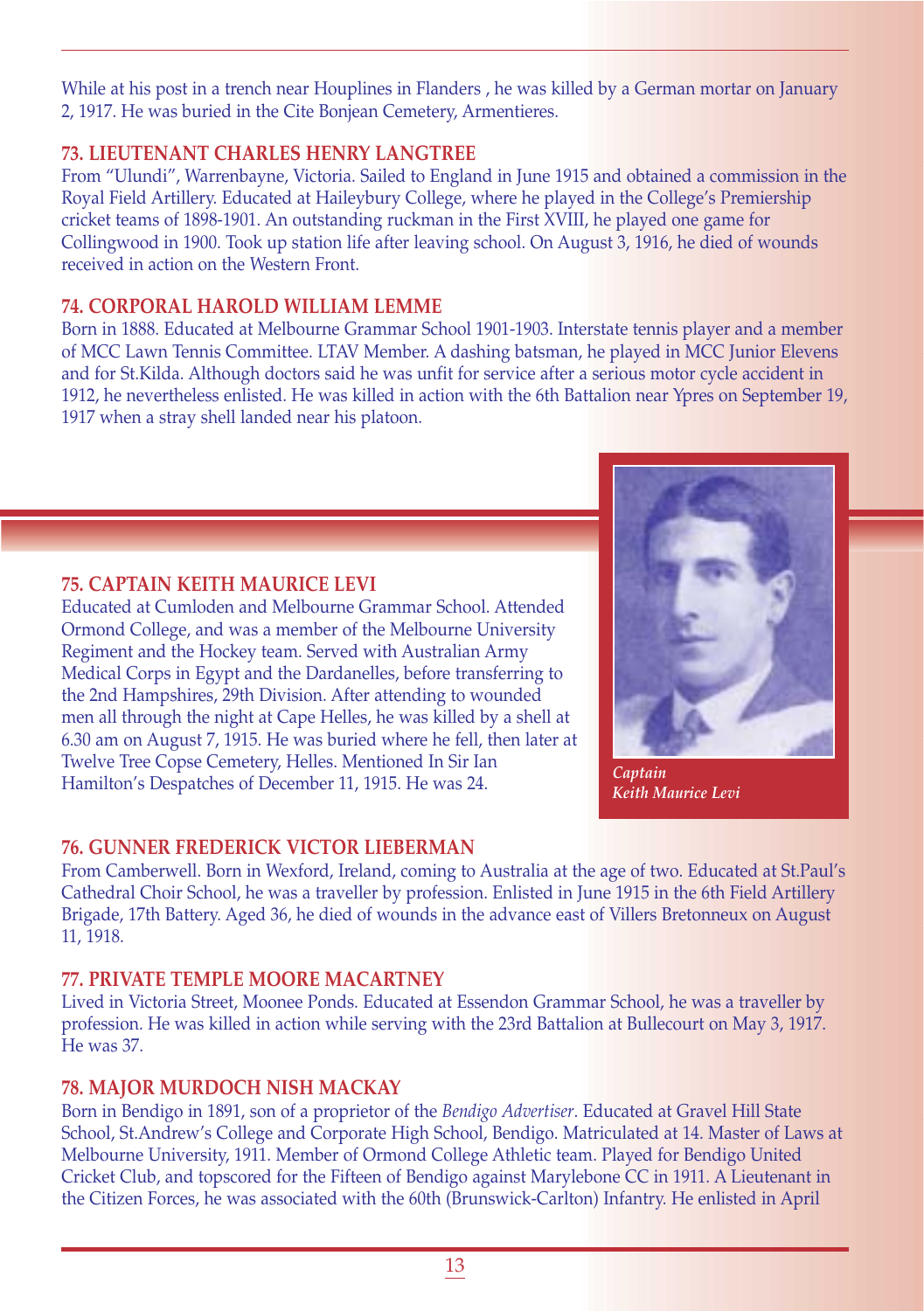1915 in the 22nd Battalion, later writing "Had I not answered the call I must have lost my self-respect forever." Married a week before he sailed. Served at Gallipoli from late August until the Evacuation, then at Fleurbaix and Armentieres. Mentioned In Despatches at Pozieres. While leading the first half of his battalion against the German position on the ridge beyond Pozieres, he was killed by machine-gun fire on the night of August 4, 1916.

# **79. LIEUTENANT BRICE BUNNY MACKINNON, MC**

Son of Donald Mackinnon, President of the VCA and Commonwealth Director-General of Recruiting. Attended Melbourne Grammar before transferring to Geelong Grammar School in 1908 – First XI, First XVIII, Rifle Team, School Prefect, Debating. Sailed for England in February 1916 to enlist. Commissioned in the 3rd Battalion of the 42nd Highlanders, the Black Watch. In Macedonia, he took part in the two Battles of Lake Doiran. Won the Military Cross in 1917 "for conducting a very good raid into the enemy's line on the Salonika front." Hospitalised by dysentery, he died of illness at No. 2 Red Cross Hospital, Rouen, on August 5, 1917, aged 20.

# **80. PRIVATE JAMES MOORE MacROBERTS**

From Wanda Road, Caulfield, he was born at Branxholme, Western Victoria. Educated at Hamilton Academy and Scotch College. A wool clerk with Goldsborough Mort. Served with 6th Battalion. Aged 42, he was killed in action at Fleurbaix on May 2, 1916.

# **81. LIEUTENANT WILLIAM HERBERT MANIFOLD**

Born in 1890, at Croydon, near Camperdown. Educated at Greenvale School before going to Geelong Grammar School – cox of First Crew, First XI, First XVIII, Cadet Corps, Athletics Team, Prefect. Member of the Camperdown Polo Team and Royal Melbourne Golf Club. Went to England to enlist in 1915. While serving in France with the 36th Brigade, RFA, he and three others were killed instantaneously on April 28, 1917, at Baillieul sur Bethoult, east of Arras, when a shell landed in the Mess. They were buried at the Roclincourt Valley Cemetery. By the terms of his Will, the Bertie Manifold Scholarship was endowed to assist Old Geelong Grammarians in sending sons to the School. A stained glass window in the Chapel at Corio commemorates his life.

# **82. SERGEANT HAROLD CHARLES MANTON**

From High Street, Armadale. Educated at Toorak Grammar School. Before enlisting in August 1915, he was a Lieutenant in the Volunteer Force. Metal manager by profession. Served with 4th Australian Ordnance Corps. With MCC Member Corporal Arthur Stanley Upward, he was among six men killed on May 2, 1918, at Camon, near Amiens, when a long-distance enemy shell penetrated their schoolroom billet. He was 32.

# **83. LANCE SERGEANT LIONEL MARCUS BERNARD MARKS**

Born in 1882, at "Nestlewood", George Street, East Malvern. Educated at Scotch College, he was a merchant with the firm of L. and E. Marks, Flinders Lane. Enlisted in September 1914 with 13th Battalion. He was killed at Gallipoli on May 3, 1915.

# **84. CAPTAIN GORDON CLUNES McKAY MATHISON**

From Elsternwick. A Melbourne University Football Blue, he attended Queen's College. Doctor of Science, London University. Author of numerous research papers. After work in London and Freiburg, he was appointed in 1914 to the newly-created Directorship of what became known as the Walter and Eliza Hall Research Institute. In August 1914, he joined the Australian Army Medical Corps, attached to the 2nd Field Ambulance. Regimental Medical Officer to the 5th Battalion on Gallipoli. After a strenuous night and day attending wounded during the Second Battle of Krithia, he was sitting outside his dugout at 4 pm on May 9, 1915, when he was hit in the head by a spent bullet. He never recovered consciousness and died at Alexandria on May 18, 1915. In May 1917, the Council of Melbourne University decided to endow a course of Mathison lectures "on some subject of medical science" as a memorial. He was 31.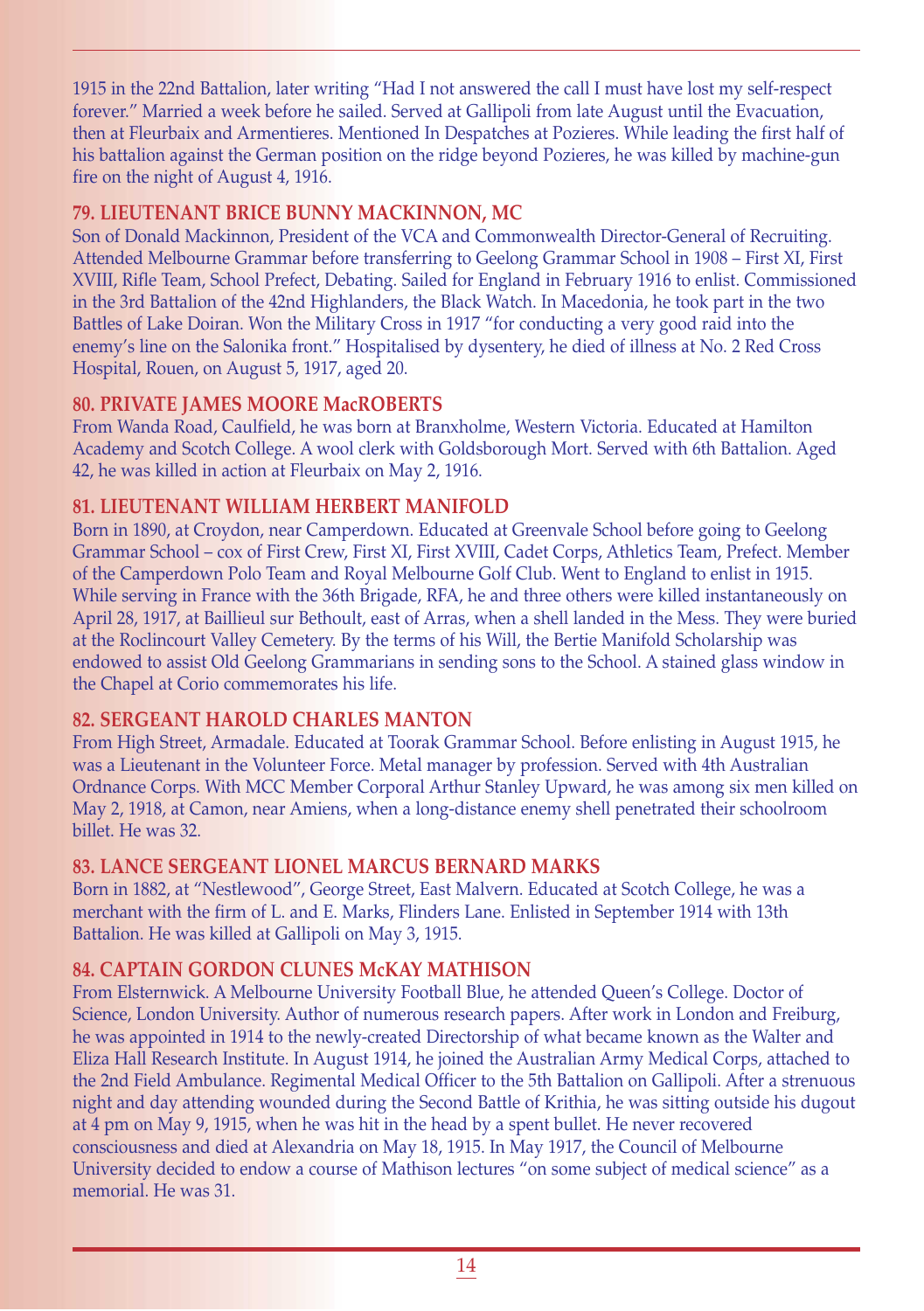# **85. MAJOR ARTHUR JAMES ALOYSIUS MAUDSLEY**

Born in Latrobe Street, Melbourne, in 1881. From Clifton Hill and Brunswick Street, North Fitzroy. Educated at St.Patrick's College, East Melbourne. Appointed Lieutenant in Citizen Forces in January 1905; also Area Officer for Fitzroy. Joined 38th Battalion, 10th Australian Infantry Brigade. On August 31, 1918, he was killed by a shell while leading his battalion near Feuillaucourt in the advance on Mont St. Quentin.

# **86. MAJOR GEOFFREY GORDON McCRAE**

Brother of artist-poet Hugh McCrae and grandson of Mornington Peninsula pioneer Georgiana Huntly McCrae. Educated at

Melbourne Grammar School, 1904-06. Architect. Captain in the 58th Infantry AMF. Enlisted in 1914 in the 7th Battalion. Twice wounded at Gallipoli. In 1916, transferred to 60th Battalion, which he led into action at Fromelles on the night of July 19-20. On July 19, he wrote to his family:

*I pray God I may come through alright and bring honour to our name. If not I will at least have laid down my life for you and my country which is the greatest privilege one can ask for. Farewell, dear people, the hour approacheth.* 

Mentioned In Despatches of Sir Douglas Haig. Commemorated by a stained glass window in Christ Church, Hawthorn. He was 26.

#### **87. LIEUTENANT FRANK OSMOND McEVOY**

Born in 1893, son of Charles E. McEvoy, of Cliveden Mansions, East Melbourne. Educated at Melbourne Grammar School, 1906-11 – First XVIII. Employed by Goldsborough, Mort & Co. for twelve months and then at "Brookong" Station, NSW. Enlisted in 1914, serving at Gallipoli with the 9th Light Horse. Invalided to England, where he transferred to the 7th East Surrey Regiment. He was killed in France when leading his men over the top on April 9, 1917. He was buried on the battlefield.

#### **88. PRIVATE DAVID KEITH McILWRAITH**

From Boston Road, Canterbury. Educated at Scotch College. Played in MCC Club Elevens. He enlisted on August 17, 1914, in the 5th Battalion. He was killed at Gallipoli on April 25, 1915. Commemorated at Lone Pine Memorial. He was 21.

#### **89. TROOPER RONALD S. McLEISH**

His parents operated the Commercial Hotel, Yea. A surveyor's assistant, he was educated at Yea State School. Enlisted in 4th Light Horse. He died on May 20, 1916, at the Base Hospital, in St.Kilda Road, Melbourne, of oedema of the lungs, after an operation for wounds received at Gallipoli. He was 21.

#### **90. SECOND LIEUTENANT JAMES ALBERT McMICHAEL**

Twice dux of Clifton Hill State School. Nephew of Victorian batsman "Sam" McMichael. Member of the City of Melbourne Rifle Club. Very active in life of Presbyterian Church, Toorak. Employed by the Alliance Assurance Company Limited from 1903. Enlisted in 37th Battalion. He was probably killed by a sniper from Bellevue Spur, Passchendaele, on October 12, 1917 as he led his men into action for the first time. Aged 31.

*Major Arthur James Aloysius Maudsley*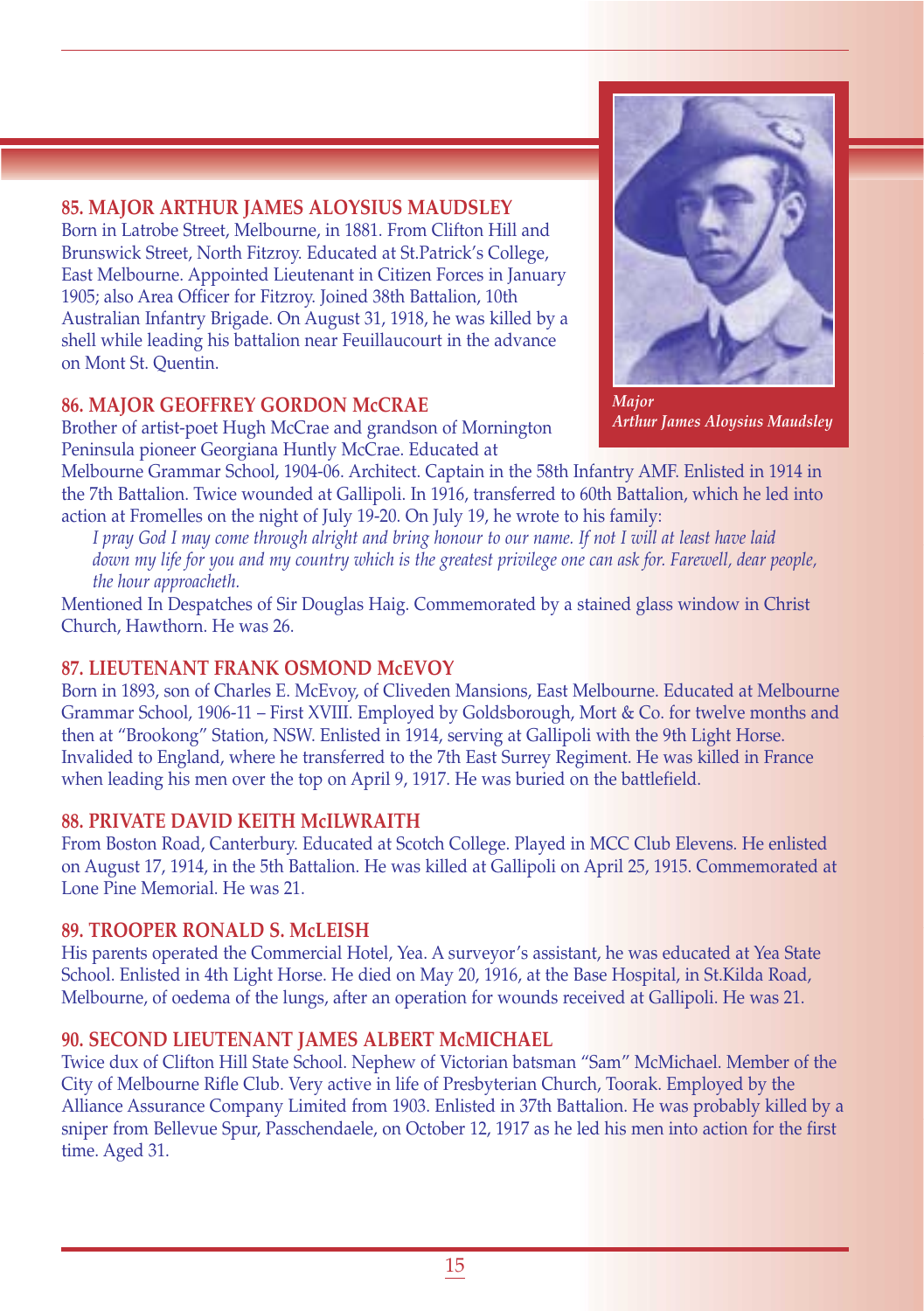#### **91. SECOND LIEUTENANT COLIN GRANT MEUDELL**

From Princess Street, Kew. Educated at Trinity Grammar School. Member of the MCC Rifle Club. Enlisted in 1915 in the 4th Field Artillery Brigade. Transferred to the Royal Flying Corps. He was killed in France on August 10, 1917, when a looping aircraft crashed into his machine. He was 24. A letter of sympathy was sent to his family by King George V and Queen Mary.

#### **92. SERGEANT FRANK MORITZ MICHAELIS**

Born in St.Kilda in 1892. Educated at Wesley College before going to Harrow School, in England. An accountant and manager of his family's tannery in Footscray. Member of the 11th Light Horse before enlisting in August 1916 in 6th Field Artillery Brigade. He died of meningitis at Tidworth Military Hospital, England, on May 14, 1917. The Frank Michaelis Prize at Wesley was named in his honour. Cousin of Lieutenant Dalbert Hallenstein [q.v.].

#### **93. CAPTAIN ALBERT GUY MILLER**

From Albany Road, Toorak. Educated at Melbourne Grammar School – Prefect, First XI, Tennis. Studied Medicine at Melbourne University, attending Trinity College. Played cricket for University CC. Diploma of Opthalmology, Oxford, in 1914. An authority on the history of music, he played the violin, cello and organ. Enlisted in London in October 1914 in the Royal Army Medical Corps. Medical Officer with the 12th Middlesex Regiment in 54th Brigade. He was killed near Fricourt on December 29, 1915 by a rifle grenade. He was buried at Meaulte. He was 31.

#### **94. SECOND LIEUTENANT LINDSAY MORRISON**

A farmer from Bairnsdale. Educated at Melbourne Grammar School 1910-1911. Enlisted in the artillery of the 2nd Australian Division. In France, he transferred to the Royal Flying Corps. He was killed on July 28, 1917 when his Maurice Farman Shorthorn aircraft crashed from a height of about 25 feet at Netheravon in England.

# **95. CAPTAIN FREDERICK GORE MOULE**

Born in 1889. Educated at Melbourne Grammar School – First VIII, Prefect, First XI. An outstanding leftarm bowler, he played in St.Kilda's 1913-14 premiership. Represented Victoria several times in inter-State colts matches. Employed by Dalgety & Co. Served at Messines, Ypres and Passchendaele. He died on October 8, 1917 of wounds suffered under machine-gun fire while leading C Company of the 37th Battalion against Broodseinde Ridge.

# **96. LANCE-CORPORAL HUMPHREY OSBORNE MOULE**

Elder son of MCC Committeeman Judge William Henry Moule, of "Morella", Brighton. Educated at Brighton Grammar School, 1901-1910 – Head of the School, XI, XVIII. Played for University CC; Hockey Blue and member of the Interstate team. A 4th Year Law student at Trinity College when he enlisted in September 1914 in the 4th Light Horse. Wounded in May 1915, he was killed in action at Holly Ridge, Gallipoli, on August 6, 1915, and was buried at Shell Green Cemetery. His family placed a window in St. Andrew's, Brighton, to perpetuate his memory.

# **97. 4th CLASS NAVAL STAFF CLERK ROYAL A. P. MUNGOVAN**

He was born in Sandhurst in 1888. A civilian, he worked in the Naval Secretary's Branch, Navy Office, Melbourne. Private secretary for the Minister for the Navy, Sir Joseph Cook. On the return voyage from Britain and the Peace Conference, he died near the Canary Islands aboard the *Friedrichsruh* on July 13, 1919.

# **98. PRIVATE FRANCIS HUGH MURPHY.**

Attended Gippsland College, Sale. Studied Law at Melbourne University. Admitted to the Bar in 1907. Practised in Bendigo and Melbourne. Enlisted in July 1915. He was allotted legal work, but preferred to serve in the line, joining the 24th Battalion in France in August 1916. On August 23, 1916, he took cover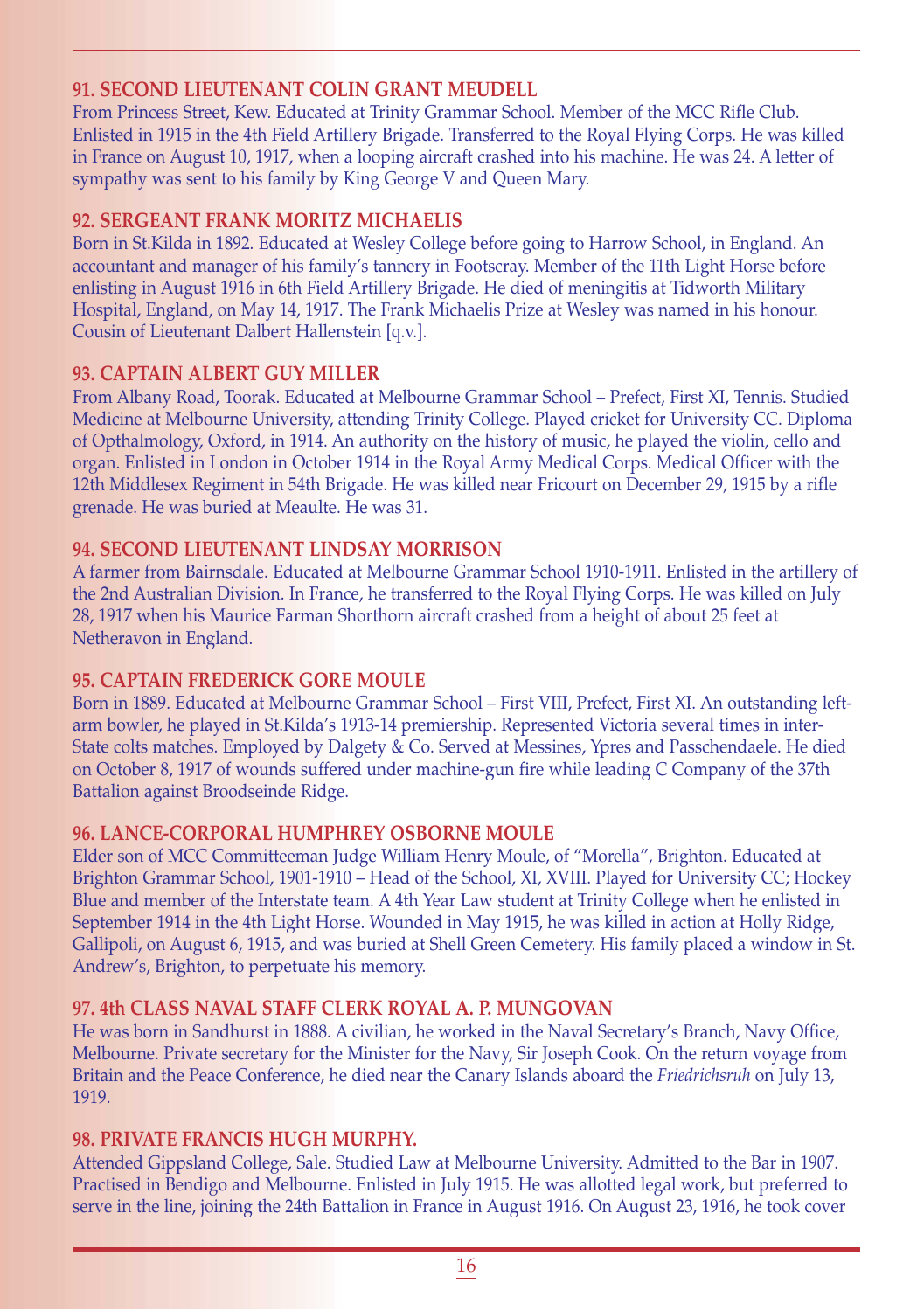from heavy fire in a shell hole at Mouquet Farm. A shell exploded at his feet, necessitating amputation of both legs above the knees. He died the following morning and was buried at Warloi.

# **99. CORPORAL EDLEY WILLIAM NATHAN**

A salesman from Smith Street, Fitzroy, he was educated at Scotch College. Enlisted in February 1916, and sailed for France in June. While serving with the 38th Battalion, he was killed near Armentieres on April 20, 1917. He was 23. He was buried the following day in Bon Jean Cemetery.

# **100. CAPTAIN STANLEY WALTER NEALE, MC**

From "Hazeldean," Sackville Street, East Kew. Simultaneously Head Boy and Captain of Scotch College. Studied Law. League footballer with University 1913-14 and a wicketkeeper for East Melbourne Cricket Club. Enlisted in August 1914 as a Private in the 5th Battalion. At the Gallipoli Landing. Served in 7th and 59th Battalions. Won the Military Cross at Polygon Wood in September 1917. He was mortally wounded by a shell near Bellicourt on September 29, 1918 when getting his men under cover after gallantly leading them under heavy fire. He was 24.

# **101. PRIVATE CHARLES MELBOURNE NEILD**

From Burke Road, Gardiner. Educated at Scotch College. Enlisted in July 1915, aged 44. Joined 8th Battalion in Egypt in February 1916. Attached to 4th Field Ambulance, October 1916. He was killed on the night of March 25-26, 1917, when the explosion of a delayed-action mine in the Bapaume Town Hall killed thirty sleeping Australian troops, some of whom had manned the coffee stall of the Australian Comforts Fund. He is buried in the Bapaume Australian Cemetery, France.

# **102. CORPORAL ORMONDE IRVING NEWMAN**

Born in Adelaide in 1893, he lived in Camberwell. Educated at Melbourne Grammar School, 1908-1910 – Athletics Team, First XVIII. Studied Engineering at Melbourne University. An ardent motor cyclist, winning Victorian Motor Cycle Club's 25-mile road race in 1912, the 1913 reliability trial and the 1914 "Triumph" Cup. Enlisted in 1915 in the 4th Field Artillery Brigade. Served in Egypt and France. He died of wounds on September 12, 1917, after a shell hit his dugout.

# **103. PRIVATE SELWYN RICHARD NOALL**

A bank clerk from Sussex Street, Middle Brighton. Educated at Brighton Grammar School. Very interested in Church of England Men's Society and the YMCA. Played Sub-District cricket for Brighton. Enlisted in November 1914. Served at First Australian General Hospital, Heliopolis. He was killed in action on March 20, 1917, with the 21st Battalion near Ecoust-St.Mein, France.

# **104. MAJOR ARTHUR HOLROYD O'HARA WOOD**

Born in 1890. Educated at Melbourne Grammar School – Head of School (aeq) 1908, Tennis, XI, XVIII, Boxing Champion. Attended Trinity College, Melbourne University – Blue in Tennis, Cricket and Rifle. Worked at Alfred Hospital after graduating M.B., Ch. B. Victorian tennis representative 1910-14. Singles Champion of NSW 1913; Victoria 1914, Australasia 1914. Joined the Royal Flying Corps in 1915. Service in France and instructional work in England in 1916. Temporarily transferred to the Australian Flying Corps in France. Instructional work in England in February 1918; returned to France



*Major Arthur Holroyd O'Hara Wood*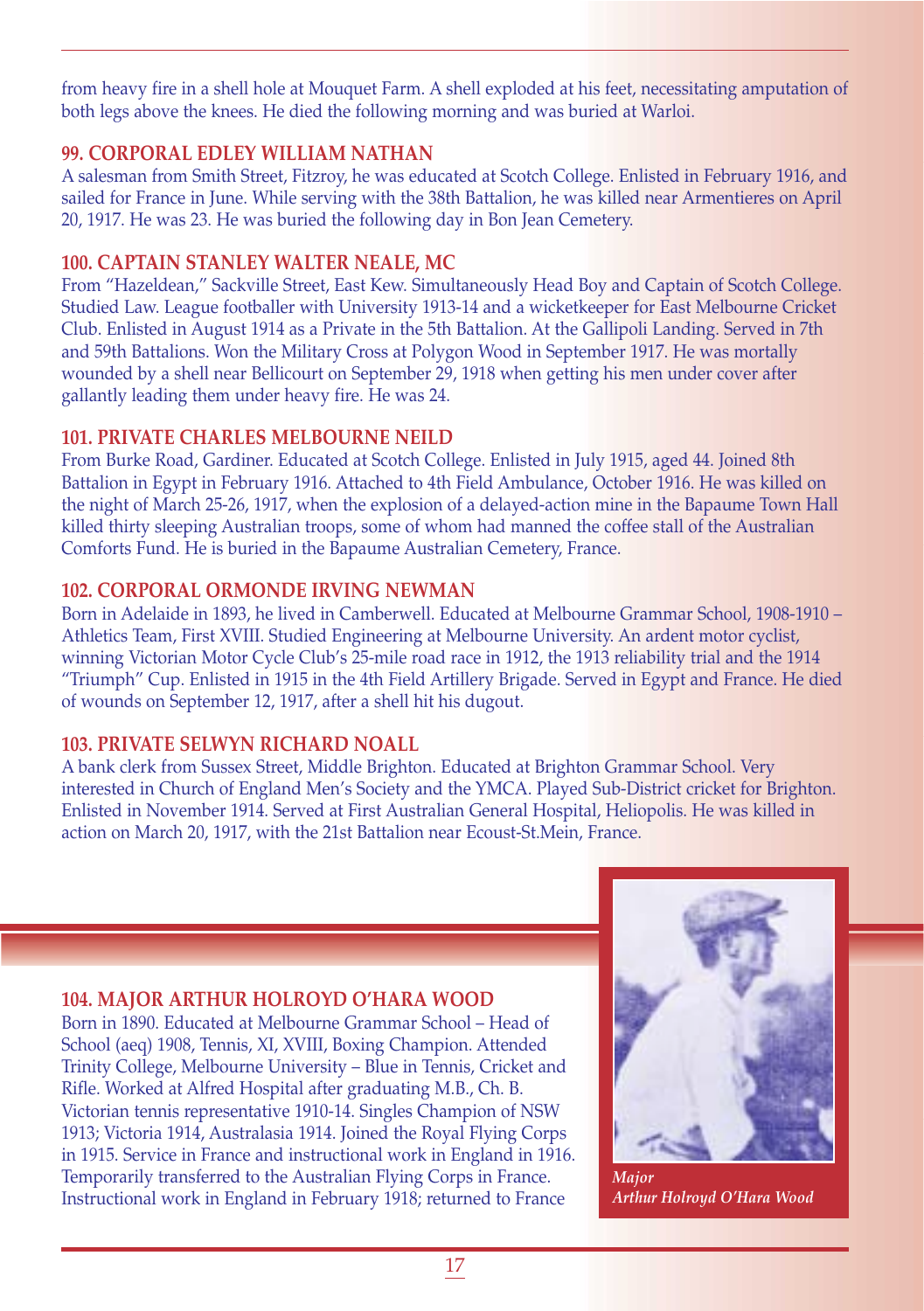in July in charge of a squadron. While he was leading a patrol over St. Quentin on October 4, 1918, another aircraft flew into his. He died on October 6, 1918, at the 37th Casualty Clearing Station from multiple injuries. Mentioned In Despatches of Sir Douglas Haig on November 8, 1918.

#### **105. PRIVATE WILLIAM CHARLES HECTOR PATE**

From Charles Street, Elsternwick. Educated at South Melbourne State School, he was an accountant. Enlisted in June 1916. A signaller in the 38th Battalion, he died of wounds on September 1, 1918, and was buried at the Communal Cemetery Extension at Daours. He was 36.



*Corporal Arthur Mueller Pearce*

#### **106. CORPORAL ARTHUR MUELLER PEARCE**

Aged 30, the only son of Mr. and Mrs. A. J. Pearce of Bendigo. Known as "Joe", he played 152 games for Melbourne FC from 1904 to 1913; represented Victoria at 1908 Carnival. Always played as a strict amateur, refusing even to accept out of pocket expenses. Played cricket for Coburg and for MCC Club Elevens. Also played lacrosse and tennis. Employee of AMP Society. Heavily involved in the life of Holy Trinity Church, East Melbourne: Church Treasurer, Sunday School Superintendent, Secretary of Church of England Mens Society, member of the Choir. Enlisted in August 1914 in the 7th Battalion. He was killed in the Landing at Gallipoli on April 25, 1915. A memorial tablet was erected at Holy Trinity.

#### **107. CAPTAIN CEDRIC HOLROYD PERMEZEL**

Born in Hawthorn in 1892. A clerk, educated at Scotch College. Adjutant to the 58th Battalion (Essendon Rifles) before enlisting. A member of the 7th Battalion, he fought in the Second Battle of Krithia on May 8, 1915. In July, he was wounded at German Officers' Trench, and died at sea on July 14, 1915. He has no known grave. He is commemorated in the Lone Pine Memorial, Gallipoli.



*Captain Cedric Holroyd Permezel*

#### **108. SECOND LIEUTENANT CHARLES CLIFFORD DENHAM St.PINNOCK**

From South Yarra. Educated at Melbourne Grammar School, 1899-1901. Secretary of James Henty & Company, Melbourne. Enlisted in 1914 in the 8th Light Horse. Badly wounded at The Nek on August 7, 1915, he spent two months at Luna Park Hospital, Heliopolis. One of the last to leave Gallipoli, remaining behind to hold the trenches until the troops had embarked and sailed. On Sunday August 20,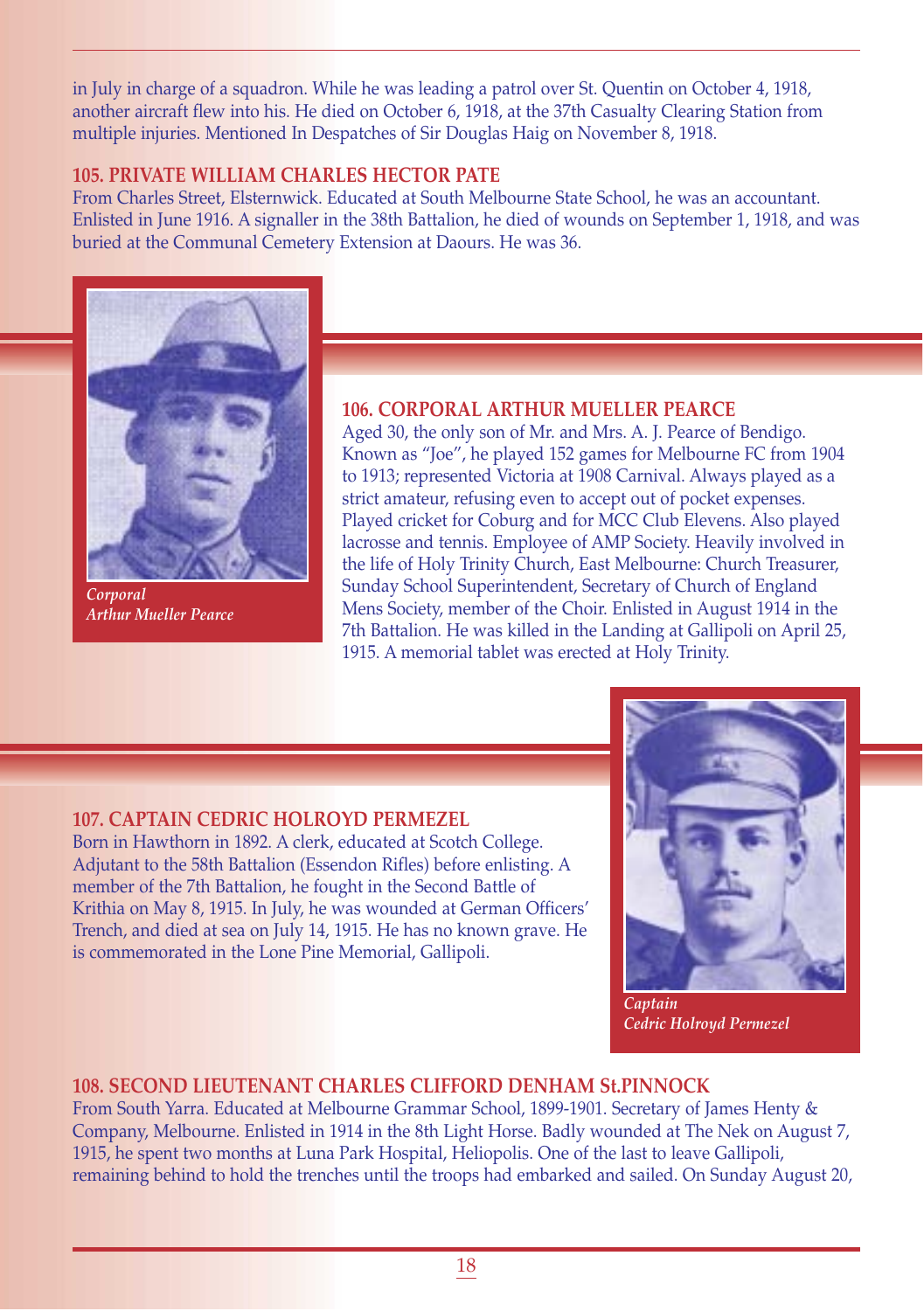1916, after leading a raid on German lines at Mouquet Farm, he was killed by a shell as he helped a wounded man and two stretcher-bearers.

# **109. LIEUTENANT EDWARD WATSON POWELL**

A civil servant, from Williams Road, Prahran. Enlisted in August 1914, and was posted to 2nd Field Ambulance. Transferred to the Royal Flying Corps in March 1917. Commissioned in June, he was killed while serving with 84 Squadron on October 31, 1917. He was 25.

# **110. GUNNER HORACE HENDERSON PRESCOTT**

Born in Kew, he was a farmer at Culcairn, NSW. Former chorister of St.Paul's Cathedral, he was educated at the Cathedral School. A member of the 110th Howitzer Battery, 10th Field Artillery Brigade, he died of wounds on October 11, 1918, at Bussigny, France. Aged 33.

# **111. SECOND LIEUTENANT CHARLES EDWARD MURRAY PUCKLE**

Educated at Melbourne Grammar School 1898-1904, and Hawkesbury Agricultural College. A farmer at Kockatea, Mullewa, in Western Australia. He enlisted in 1914 – the third name registered in Western Australia. Wounded when the 11th Battalion landing party took the heights of Gaba Tepe on April 25, 1915. He was killed in action at Leane's Trench, Gallipoli, on July 31, 1915, during an assault on a Turkish trench. He is commemorated at Shell Green Cemetery, Gallipoli. He was 28.

# **112. PRIVATE GUY WILLIAM QUARTERMAN**

An insurance clerk from Canterbury Road, Toorak. Educated at Camberwell Grammar School – served in the Cadets. Played for MCC First, Second, Senior and Midweek Elevens 1899-1907. He died at Gallipoli on April 26, 1915, while serving with the 5th Battalion. Records of his age vary from 30 to 41. He is commemorated at the Lone Pine Memorial, Gallipoli.

# **113. LANCE CORPORAL RONALD ARMSTRONG REID**

From Virginia Street, Geelong. Attended Geelong College and Ormond College. Abandoned Third Year Medicine studies to enlist in August 1915 as a Private in the 15th Battalion. On August 8, 1916, he was reported missing at Pozieres, and was subsequently listed as killed in action on that day.

# **114. LIEUTENANT SAMUEL ROSENTHAL**

Born in 1881, he came from Dickens Street, St.Kilda. Educated at Scotch College. A mercer. Wounded at Gallipoli with 5th Battalion. He was killed while serving with the 58th Battalion at Polygon Wood on September 25, 1917.

# **115. PRIVATE ALEXANDER JOHN ROSS SMITH**

From Mentone, he was a clerk with the Royal Insurance Company, Limited. Before enlisting, was a member of the Victorian Cadet Force. Joined 5th Battalion, H Company. He died of his wounds at Gallipoli on May 10, 1915. He was 23. He is commemorated at the Lone Pine Memorial, Gallipoli.

# **116. LIEUTENANT ARTHUR PERCIVAL SMITH**

Born at St.Arnaud. Educated at University High School. Was Sydney manager of Ingersoll Rand. An expert in explosives, his work took him all over Australia and New Zealand. A member of the 1st Mining Corps, he was killed in action at Armentieres on June 29, 1916. He was 37.

# **117. LIEUTENANT WILLIAM HENRY GORDON SMITH, MC**

From Baillie Street, North Melbourne. Played for North Melbourne Cricket Club. Enlisted in the 7th Battalion in 1915. He died of influenza at the 3rd London General Hospital, Wandsworth, on October 30, 1918.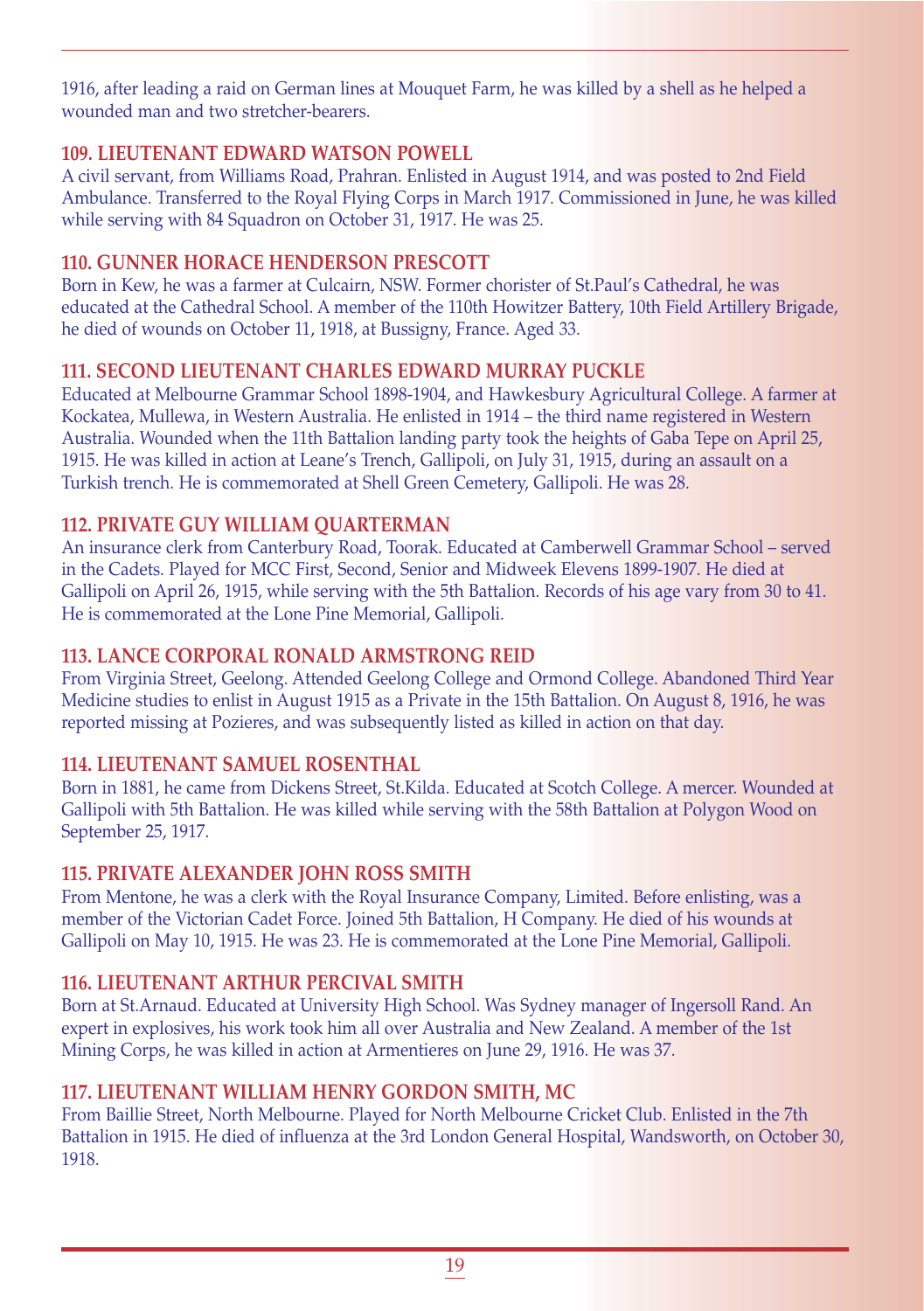

*Lieutenant Edwin Bennett Spargo*

#### **118. LIEUTENANT EDWIN BENNETT SPARGO**

Born in Brunswick in 1888. From Tooronga Road, East Malvern. Attended Melbourne Grammar School in 1907 – Athletic team. Served with 63rd Infantry before enlisting in the 6th Battalion in 1914. Served in the Landing at Gallipoli. He was killed in action at German Officers' Trench on August 7, 1915. He has no known grave and is commemorated in the Lone Pine Memorial, Gallipoli.

#### **119. PRIVATE JOHN FREDERICK STEEL**

Educated at Scotch College. A clerk for the AMP Society. Enlisted in July 1915. A Private in the Australian Medical Corps, he served with the 9th Field Ambulance France. He was killed in the Third Battle of Ypres on October 18, 1917. He was 43.

#### **120. CAPTAIN FREDERICK WILBERFORCE ALEXANDER STEELE**

Born in 1885, the eldest son of Philip John and Albertine Steele, of "Normanhurst", Denmark Street, Kew. Educated at Melbourne Grammar School 1899-1901. Lieutenant in the Australian Field Artillery in 1905 before transferring to the British Army and serving at Jubbulpore in India. In August 1914, he went to France with the 4th Battalion of the Royal Fusiliers. Served at Mons. A few weeks later he was wounded, but quickly rejoined the Battalion. He was killed while leading an attack at Neuve Chapelle on October 26, 1914. Mentioned In Despatches. He was the first MCC Member to lose his life in the War.



*Captain Frederick Wilberforce Alexander Steele*

#### **121. LIEUTENANT PHILIP JOHN RUPERT STEELE**

Born in 1890. From Denmark Street, Kew. Educated at Melbourne Grammar School 1901-1906 – First VIII, Athletic Team. Went into business with Steele and Company, Melbourne. Appointed as Second Lieutenant in the Field Artillery in June 1912, being allotted to the 7th Light Horse Brigade. Enlisted as a Private in September 1915 in the Australian Field Artillery. Served in Egypt and France. On November 15, 1916, he was seriously wounded in the head while serving in the 4th Field Artillery Brigade and died in the 2nd British Red Cross Hospital at Rouen on January 8, 1917. He was buried in the St. Sever Cemetery at Rouen.

#### **122. SECOND LIEUTENANT NORMAN LESLIE STEELE**

The youngest son of Philip John and Albertine Steele, he was born in 1896. Educated at Melbourne Grammar School 1904-1915 – Captain of Rusden House, Prefect, XVIII, VIII, Rifle and Athletics teams. Captain of the XI when it made the world record score of 961 vs Geelong College. Left School at the end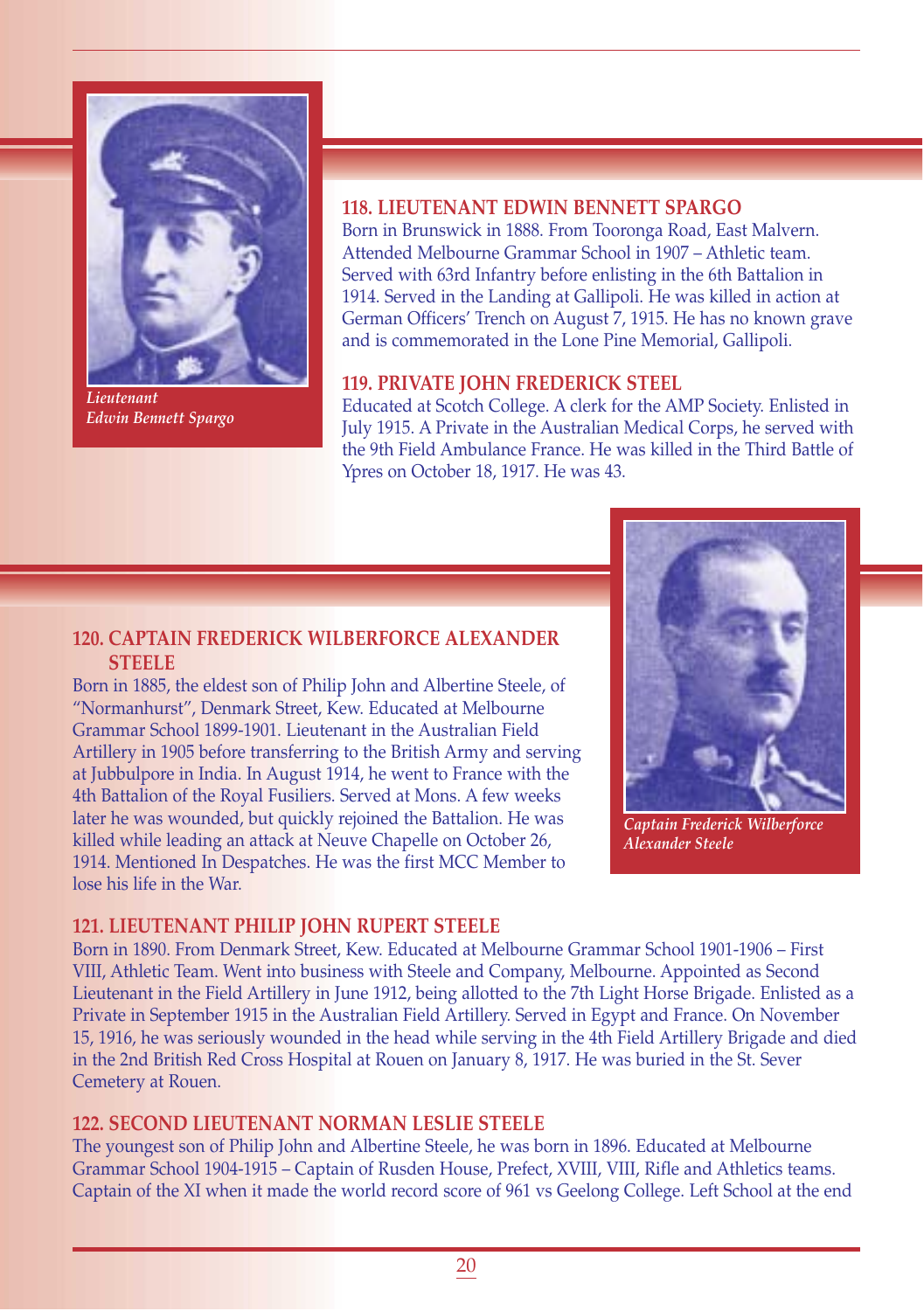of Term I in 1915 and joined the Flying School at Point Cook. Commissioned in Egypt in the Australian Flying Corps in October 1916. Served with 2 and 1 Squadrons. He died in German hands after his Martinsyde aircraft was shot down and crashed behind Turkish lines at Hareira, Palestine, on April 20, 1917.

In honour of the three Steele brothers, the area at Melbourne Grammar known as the Wilderness was reconstructed and named the Steele Memorial Ground. There is also a commemorative plaque in St. Paul's Cathedral, Melbourne.

MCC Member **Henry Cyril Augustus Steele** served on the Western Front in 1916-17 in the 4th Field Artillery Brigade. Following the death of his third brother, he was recalled to Australia from his course at St. John's Wood Cadet School.

# **123. LANCE-CORPORAL CHARLES NETTLETON STRUTT**

Born in 1884, son of the pharmacist in Powlett Street, East Melbourne. Educated at Scotch College. Played in MCC Junior Elevens. Joined Howard Smith and Company, then went to Queensland to learn wool-classing.Enlisted in August 1914 in the 6th Battalion. He was killed at Helles on May 8, 1915.

# **124. LANCE CORPORAL ARTHUR NORMAN TETLEY**

Educated at Melbourne Grammar School, 1903-1905. Originally from Berwick, he was a farmer on King Island. Enlisted in 1914, joining the 8th Light Horse. Though his nerves had been badly affected, he was in the first line in the Charge at The Nek on August 7, 1915. Like most, he fell within a few yards. Dreadfully wounded by machine-gun fire, he died the following day aboard a hospital ship. Commemorated at Lone Pine Memorial, Gallipoli. Aged 26.

# **125. CORPORAL LESLIE CUNLIFFE THOMASSON**

From Camberwell, he was a teller in the National Bank, Warrnambool. Educated at Camberwell Grammar School – Captain of the School and XVIII, 1910-11. Enlisted in October 1916. He was killed while serving with the 24th Battalion at Villers-Bretonneux on August 12, 1918. He was buried at Villers-Bretonneux Military Cemetery, Fouilloy. He was 24.

# **126. CAPTAIN JOHN ALGERNON EDMUND TOONE**

An Associate of the Royal Institute of Britsh Architects, he was born at The Grange, Little Bytham, Lincolnshire, in 1888. Played in South Manchester lacrosse team which won the English and League Championships. Came to Australia in 1910. Employed by the Department of Public Works, Brisbane. Moved to Melbourne in 1913 to work under Burley Griffin on the designing of Canberra. Played lacrosse for MCC. Commissioned in 1915. Served at Ypres, Messines, Armentieres and La Neuville. Mentioned in Despatches. He died instantly when he was shot by a sniper on September 6, 1918, while leading the 3rd Australian Division Pioneers at Tincourt, on the Somme. He was buried in the Civil Cemetery, Buire, Peronne.



*Captain John Algernon Edmund Toone*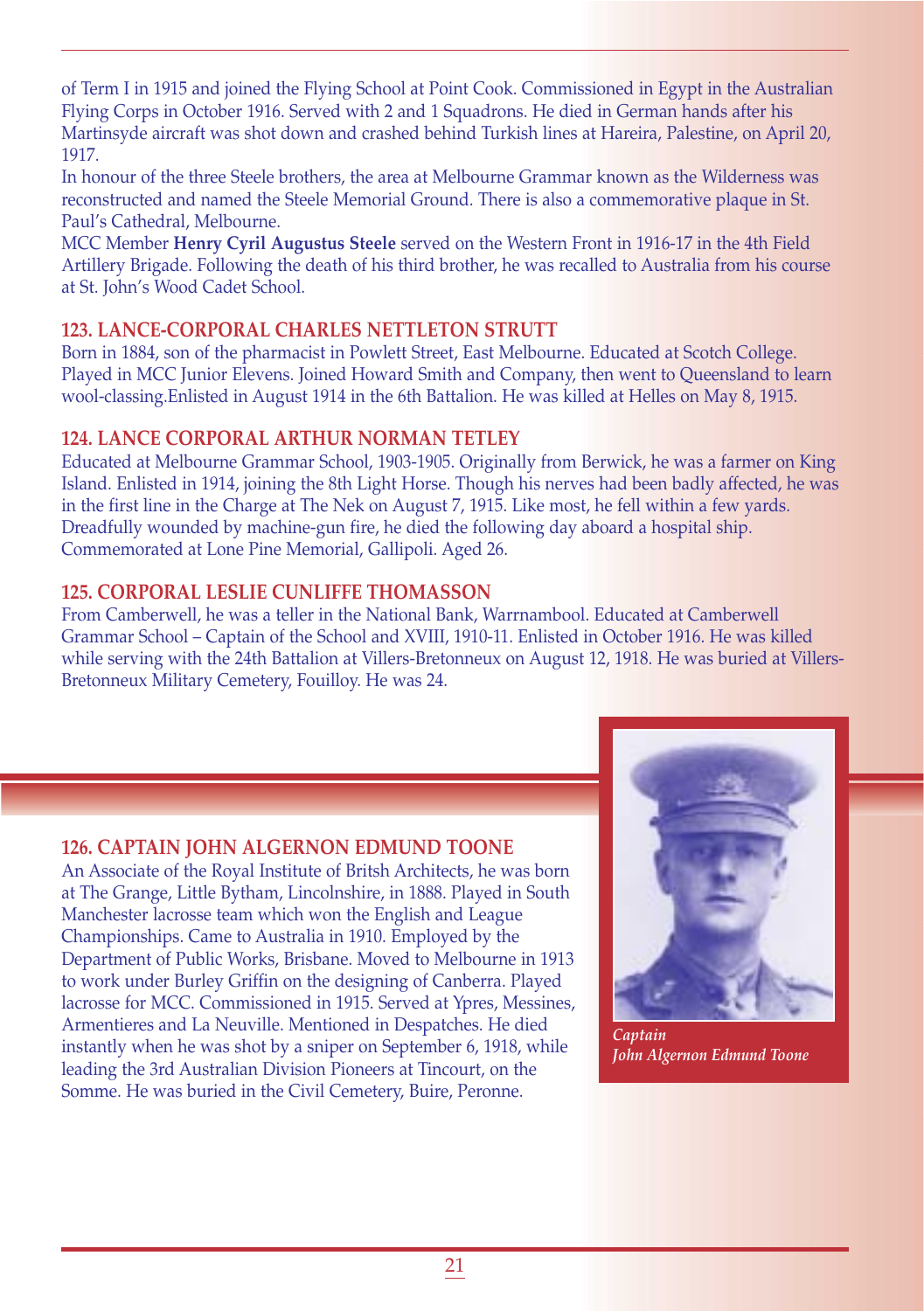#### **127. PRIVATE DOUGLAS EDWARD TOWL**

Born at Dubbo in 1894. Educated at Melbourne Grammar School, 1907-1910. Apprenticed to his father, who was proprietor of Ogg's Pharmacy in Collins Street. Attended the Australian College of Pharmacy 1914-15. Enlisted in 1915. He was killed in action at Mouquet Farm, near Pozieres, on August 23, 1916, while on his way to the front line trench as a member of the 21st Battalion.

#### **128. CORPORAL GEOFFREY TRAVERS**

From Glenhuntly Road, Elsternwick. Attended Haileybury College, then gained station experience. Enlisted in September 1914. He died of wounds while serving with the 9th Light Horse on August 11, 1916, at Bir-el-Abd, in the Sinai.

#### **129. CORPORAL CHARLES ASHBOURNE TREADGOLD**

A clerk from Elsternwick, employed by the Commonwealth Bank, 400 Collins Street, Melbourne. Born in 1893 at Clifton Hill. Left Wesley College in 1907. Played in the Brighton District Cricket Association. Joined the 5th Battalion. He died of wounds at Anzac on November 27, 1915, and was buried at Ari Burnu Cemetery.

# **130. CORPORAL ARTHUR STANLEY UPWARD**

From "The Olives", Southey Street, St.Kilda. Educated at Melbourne Grammar School, 1900-1901. Employed by the Bank of New South Wales. Played in the Inter-State Banks Cricket Matches and for St.Kilda CC. Driver in the 27th Army Service Corps. With five others, including MCC Member Corporal Harold Charles Manton, he was sleeping in a schoolroom six miles behind the lines on May 2, 1918, when a long-distance enemy shell penetrated their billet and killed them all. They were buried at Camon, near Amiens. He was 32.

#### **131. GUNNER DAVID HOOD VALANTINE**

Lived at "Camelot", Tennyson Street, Brighton. Born in 1891 in South Yarra. An accountant, he was educated at North Eastern College. Enlisted in September 1916. He died of wounds on August 22, 1917, while serving with the 14th Field Artillery Brigade in the Third Battle of Ypres.

#### **132. PRIVATE FREDERICK WILLIAM VALE**

From Sutherland Road, Armadale, he enlisted in February 1916. He was killed in action with the 23rd Battalion on October 9, 1917, during the third Battle of Ypres. Private Vale is listed on Memorial Register 29, The Ypres (Menin Gate) Memorial, Belgium.

# **133. PRIVATE JAMES SIDNEY SWANTON VICKERY**

From Brighton Beach. Educated at Haileybury College – a member of "Shugg's Eleven" which won the 1911 championship; an excellent ruckman and a fine musician; matriculated in 1913. Abandoned studies in Medicine at Melbourne University to enlist in 1916 in the 10th Field Ambulance. At Armentieres on February 27, 1917, heavy shell-fire forced him and some others to leave a dugout for apparently safer shelter. Their new refuge took a direct hit and he died instantly. He was 21.

# **134. COMMANDER WILLIAM HENRY FARRINGTON WARREN, DSO**

Born at Logie, Scotland in 1877. At 14, a cadet on HMS Conway. Joined P & O in 1897. Appointed to the Australian Naval Forces in December 1908. Served with distinction in New Guinea in 1914-15. Commanded the flotilla of six RAN destroyers sent to the Mediterranean in 1917. While recovering from malaria in hospital in Brindisi, he fell into the water and drowned on April 13, 1918. He was buried in Brindisi Cemetery.